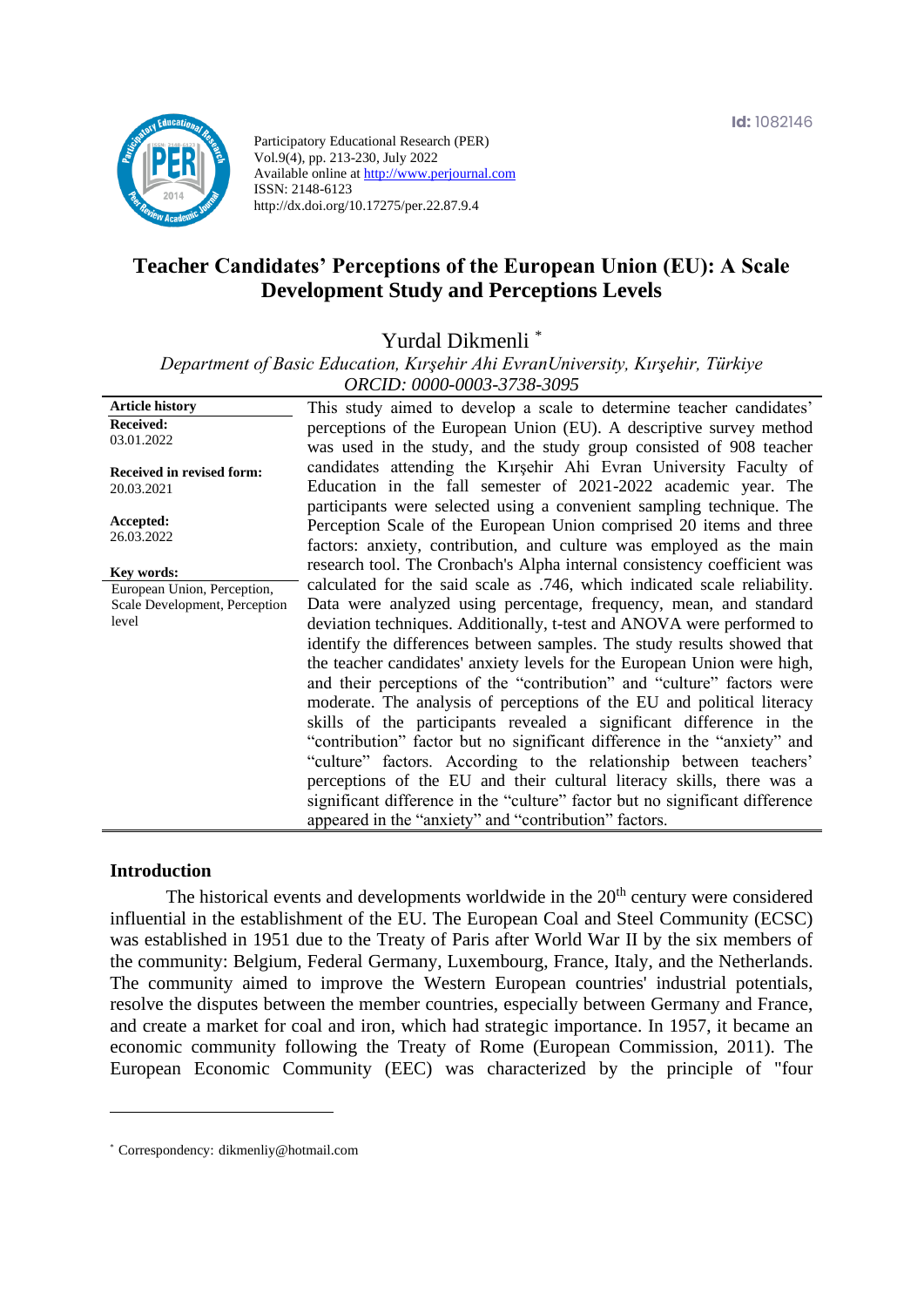freedoms"- creating a common market for the free movement of *persons, goods, capital,* and *services* between six member countries (Laursen, 1991). Thus, European countries that lost their workforce and suffered great destruction due to World War II began to heal the wounds of the war by recruiting labor from third-world countries and planting the EU's seeds (Aktaş and Öztekin, 2017).

After the Brussels Treaty was signed in 1967, the three communities (i.e., European Economic Community, European Coal-Steel Community, and European Atomic Energy Community) were unified under a single roof called the European Community (EC) that became a thriving international organization that triggered economic development. The number of members reached nine after the northern countries, Denmark, Ireland, and England joined the Union in 1973. Moreover, with a southward expansion, Greece joined in 1981, and Spain and Portugal in 1986 (Fontaine, 1992).

The general goal of international organizations is the cooperation between member states, but, as a supranational organization, the EU aims an ultimate integration. The EU initially sought economic integration, but it has gradually inclined towards political integration, which is the basis of the Union today (Kerameus, 1997). Accordingly, the legal foundations of the EU were laid with the Maastricht Treaty signed in 1992, which binds the states together. The community institutions were strengthened, and the European Union (EU) with broader responsivities was born (Laursen, 2016). In this transformation, the member states adopted a common currency to promote functional economy and integration. The European currency, *Euro*, was officially adopted in 1995. It was introduced to the global financial markets on 1 January 1999 and was put into circulation on 1 January 2002. It started to be used by 12 member states, except Denmark, Sweden, and the United Kingdom (Dominguez, 2006). The participation of three new members, Austria, Finland, and Sweden, in the European Union in 1995 enriched the Union with their unique characteristics and provided new initiatives in Central and Northern Europe. The membership negotiations with the Greek Cypriot Administration, Czech Republic, Estonia, Hungary, Latvia, Lithuania, Malta, Poland, Slovakia, and Slovenia were completed in Copenhagen on 13 December 2002, and those countries joined the European Union on 1 May 2004, which was a significant expansion wave for the Union (Gateva, 2015). Bulgaria and Romania, whose membership applications were received in 1995, officially became EU members in 2007 (Renner and Trauner, 2009). The recent member was Croatia which joined the EU in 2013, and the number of EU members increased to 28. However, following the referendum held in the United Kingdom on 23 June 2016, the UK decided to leave the EU and informed the European Council on 29 March 2017, which was the first sign of contraction in the history of the EU. The United Kingdom officially left the European Union on 31 January 2020, and the number of members declined to 27 (Frennhoff Larsén and Khorana, 2020). Candidate Countries for the EU membership are Iceland, Turkey, Serbia, Montenegro, and North Macedonia. Although the establishment of the EU was associated with economic intentions, today, the ultimate expectation is to create a United European States (UES) thanks to the political, social, cultural, economic, and legal integration of European countries (Nelson and Stubb, 1998). Can the EU achieve its goal? We do not know, but several institutions and boards, such as the European Parliament, the European Commission, the Council of the EU, the European Court of Justice, the Summit of Heads of State and Government, the EU Court of Audit, the Committee of the Regions, and the European Central Bank, have been directed to serve this goal (Peterson, 1995).

With the Tanzimat (reforms) period, Turkey became the only Muslim country that turned to the West. The rapid expansion of the European Community (EEC) in ten years during the

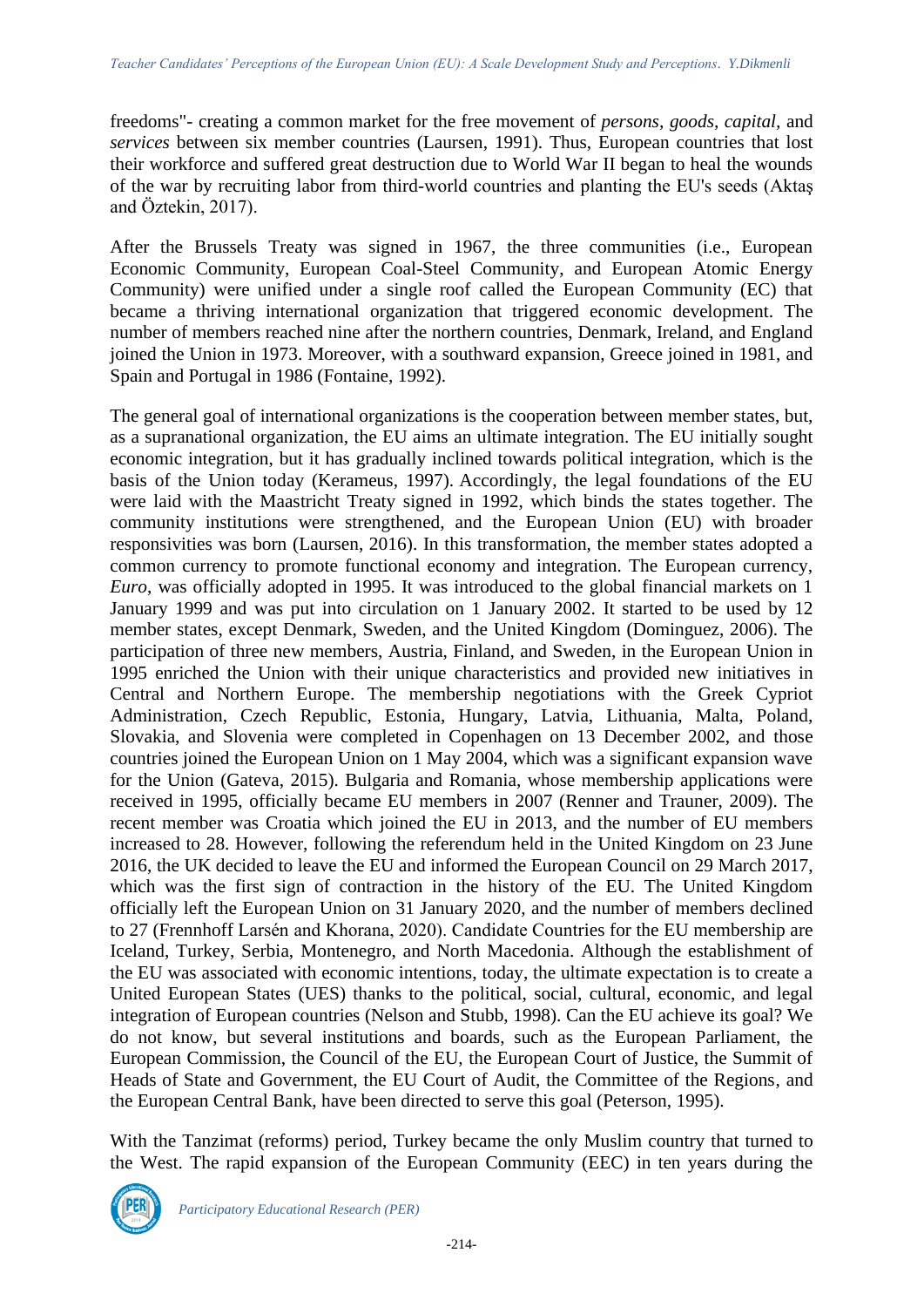post-Cold War period drew the attention of both other European countries and Turkey. Therefore, the Turkish government applied to the community on 31 July 1959. Until the 1960s, Turkey became a member of the Council of Europe, OECD, and NATO, leading organizations aiming at political, economic, and military cooperation and integration in Europe (Özer, 2009). Turkey-EU negotiations underwent the preparatory, transition, and final stages, under the stipulations of the Ankara Agreement. The preparatory stage mainly focused on the institutional harmonization with the EU acquis between 1963-1970. In the transition period of 1980-2005, the walls between the adversary bipolar world were demolished, which partially built a global peace and moderated the EU's approach to Turkey, of which full membership application to the EU was accepted. On 6 March 1995, the Association Council approved Turkey's membership into the customs union that came into being on 1 January 1996 (Armaoğlu, 2010). Turkey's candidacy for full membership was accepted at the Helsinki Summit on 10-11 December 1999 (Rumford, 2001). Finally, the official membership negotiations began on 3 October 2005, under 35 chapters, and they have still not been completed yet (Erhan and Akdemir, 2016). During Turkey's long journey with the EU that began in 1959, significant changes and transformations have occurred in Turkish people's perceptions of the European Union, mainly due to the pretty short full candidacy and membership negotiations of other member and candidate countries compared to Turkey's adventure. The prolonged membership negotiations, which have lasted more than half a century, have led to negative perceptions of the EU. It should be noted that the variables and reasons behind the changes in Turkish people's perception of the EU are a projection of the EU's attitudes towards Turkey and Turkish people. Unlike previous studies on the perception of the EU in Turkey, this scale development study would contribute to the literature as it assessed teacher candidates' perceptions of the EU according to the changing conjuncture in the geography field. The studies on the perception of the European Union in the literature variably focused on certain social backgrounds or fields. For example, Erhan, Genç, and Dağcı Sakarya (2011) specifically explored the EU perceptions and the political party dimension. Many studies focused on university students' perceptions of the EU (e.g., Alkan, 2013; Göral, Özdemir, Yurtkoru, & Dartan, 2014; Karakuzu & Limon, 2017; Karakuzu, Aktoprak, Erk & Limon, 2015; Akdemir, 2017; Bozkurt, 2018; Efe, Kemahlı Garipoğlu, Kızıl and Bibar, 2021). Göral, Dartan, and Yurtkoru (2021) explored academics' perceptions regarding Turkey-EU relations. Almost all of the studies have been conducted in the fields of international relations, political science, and public administration. However, in their study in the geography field, Aksoy and Koç (2012) used a different data collection tool, a mute map of Europe, to determine university students' EU perceptions.

Considering the prolonged negotiations of Turkey's membership in the EU and the changing conjuncture, we wondered teacher candidates' perceptions of the EU. We developed a scale to determine the perceptions of the EU and the relevant variables, which is thought to make an essential contribution to the literature. The study is also essential as it is the first scale development study in the field.

# *Sub-Problems*

- (1) Is the Perceptions Scale towards the European Union a valid and reliable instrument?
- (2) What are teacher candidates' perceptions of the EU?
	- (a) Do teacher candidates' perceptions of the EU differ by gender?
	- (b) Do teacher candidates' perceptions of the EU differ by department?
	- (c) Do teacher candidates' perceptions of the EU differ by political literacy level?
	- (d) Do teacher candidates' perceptions of the EU differ by cultural literacy levels?

*Participatory Educational Research (PER)*

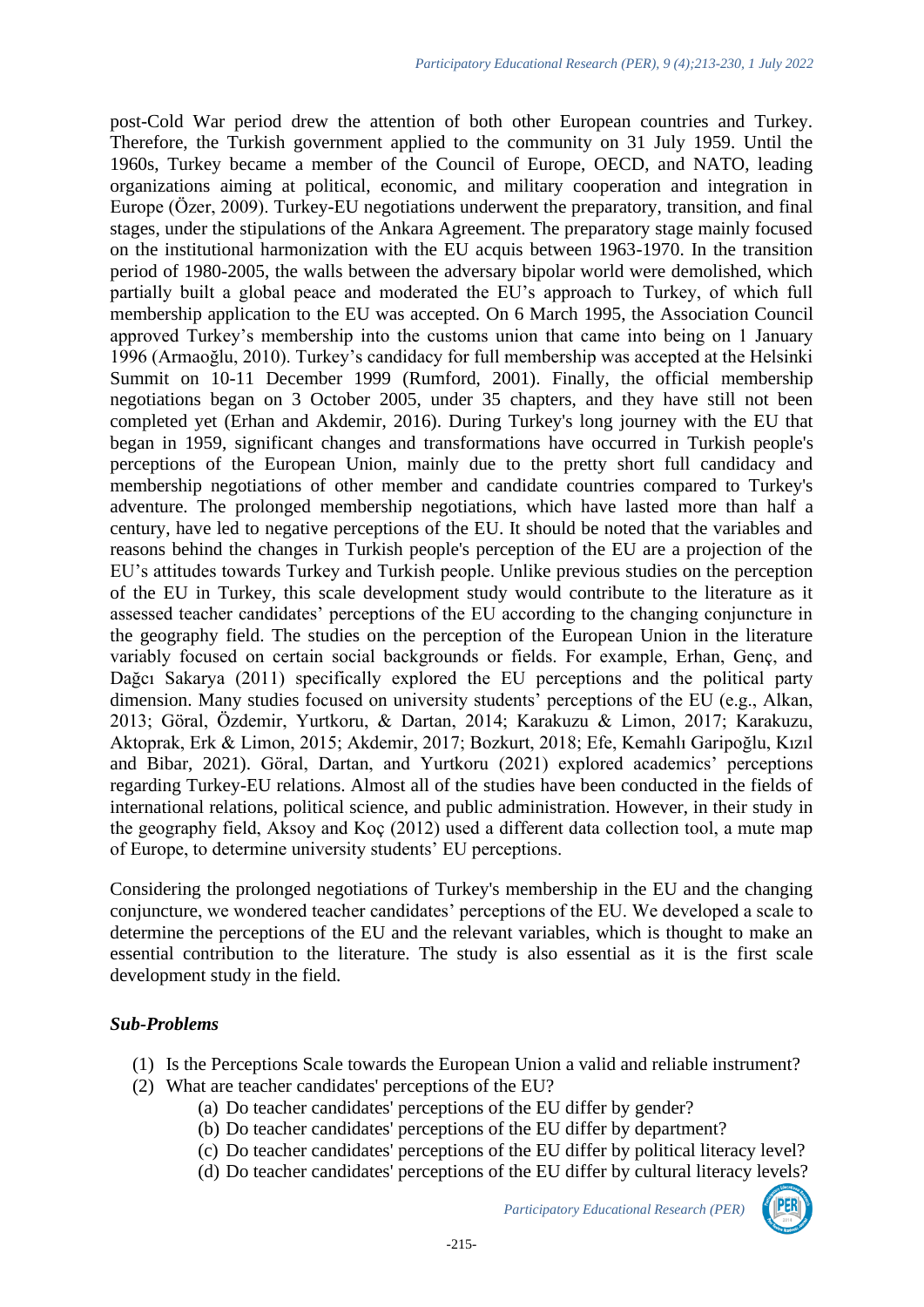# **Method**

# *Research Design*

This scale development study adopted a descriptive survey model to determine teacher candidates' perceptions of the EU using *The Perception Scale of the European Union*. Descriptive surveys objectively describe a past or present situation (Cohen, Manion & Morrison, 2000).

# *Study Group*

The study group consisted of 892 teacher candidates (662 female and 230 male) attending the Ahi Evran University Faculty of Education in the fall semester of the 2021-2022 academic year. An easy sampling method was adopted while selecting the study group. The participants were selected using a convenient sampling technique that allows accessible and low-cost sampling (Gravetter & Forzano, 2012). The distribution of students by department and grade level is presented in Table 1 below.

|                              | Grade Level |     |     |     |       |
|------------------------------|-------------|-----|-----|-----|-------|
| Department                   |             |     |     |     | Total |
| Primary School Education     | 52          | 44  | 55  | 51  | 202   |
| Social Studies Education     | 41          | 53  | 43  | 58  | 195   |
| Turkish Education            | 41          | 34  | 42  | 36  | 153   |
| Preschool Education          | 50          | 45  | 39  | 53  | 187   |
| <b>Mathematics Education</b> | 51          | 37  | 31  | 36  | 155   |
| Total                        | 235         | 213 | 210 | 234 | 892   |

**Table 1.** Teacher Candidates' Distribution by Departments and Grade Levels

# *Data Collection Tools*

*The researcher developed the Perception Scale of the European Union* after a thorough literature review and development of an item pool. Although there are many instruments such as *the EU Perception Scale* (Alkan, 2013), *the Adapted Version of European Union Identity Scale* (Altunay and Tonbul, 2013), and *the Perception Scale of Turkey-EU Relations* (Göral, Dartan, & Yurtkoru, 2021) in the literature, no valid and reliable measurement tool measured students' perceptions of the European Union. In this sense, a focus group study conducted with 12 volunteer education faculty students from different grade levels ensured the scale's content validity. A brainstorming activity was performed in which the keyword of "the EU membership" was written on the board, and students were asked to express the associations. The mind map drawn at the end of the activity was reviewed with the students, similar concepts were grouped, and irrelevant concepts were discussed and eliminated, which yielded the final version. In the second session, the concepts in the mind map were discussed in detail, the expressions were converted into perception statements, and an item pool was created accordingly. In the third session, the statements in the item pool were reviewed, and after removing similar, ambiguous, and irrelevant items, a draft item pool including 32 items was created. The draft item pool was revised by four academics with doctoral degrees: one guidance and counseling expert, one measurement and evaluation expert, one social studies education expert, and one language expert. Necessary corrections were made considering the experts' feedback, and the 28-item trial scale was sent to the experts for a final revision in which content validity, perception statements, and comprehensibility were checked. Then, the items were arranged in a 5-point Likert type scale ranging between "I strongly disagree" and "I strongly agree."

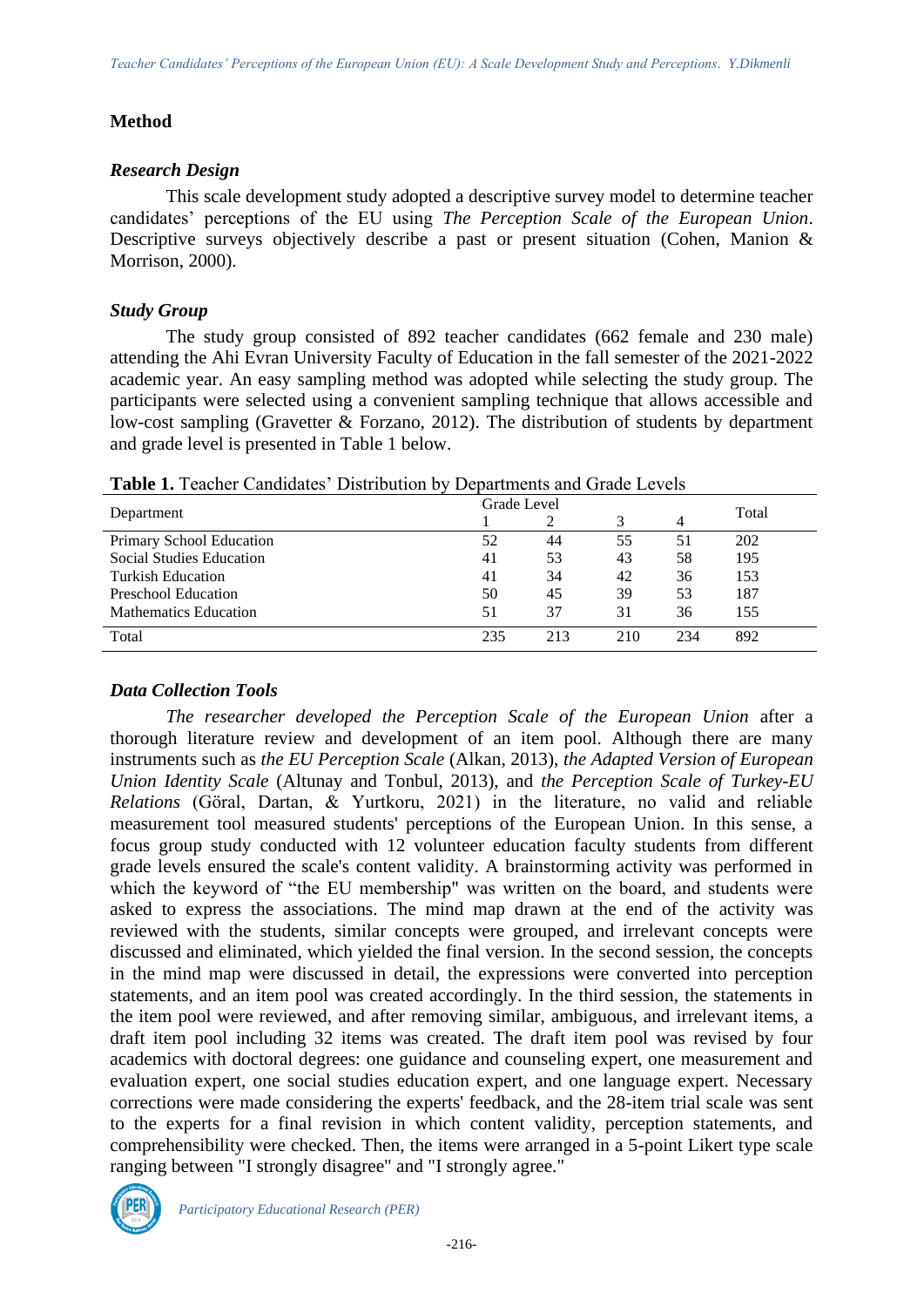#### *Personal Information Form*

The researcher prepared a Personal Information Form including five items to determine the personal characteristics of teacher candidates, such as gender, department, political literacy level, and cultural literacy level. The following explanation on political literacy items was given to teacher candidates: political literacy was measured in three levels as low, moderate, and high. Low-level political literacy refers to the "recognition" dimension. That is, if you know basic concepts about politics, basic human rights, and social, political, and civic institutions, you have low-level political literacy. A moderate level of political literacy is called the "affective" dimension. If you have a good command of national and international issues, can make assessments, understand and appreciate the historical and cultural heritage and develop political attitudes, you have a moderate level of political literacy. High-level political literacy is characterized by the "skill" dimension. That is, if you are a member of non-governmental organizations and political parties, are involved in administrative tasks, and can offer solutions to the problems, you have a high-level political literacy". The participants were asked to choose the most suitable option for them.

The following explanation on cultural literacy items was suggested to the teacher candidates: Cultural literacy levels were measured in three levels as low, moderate, and high. Low-level cultural literacy is the "recognition" dimension. That is, if you know the basic cultural concepts and interrelations and can distinguish material and moral values; then you have lowlevel political literacy. A moderate level of cultural literacy refers to the "affective" dimension. That is, if you have sympathy for the national culture, value and protect the cultural heritage, and respect different cultures, you have a moderate level of cultural literacy. Lastly, high-level cultural literacy stands for the "skill" dimension. If you pay attention to keeping the national culture alive, strive to transfer our cultural values to the present and future, and seek ways to enrich your cultural and intellectual knowledge, you have a high level of cultural literacy. The participants were asked to mark the most appropriate option for them.

# *Data analysis*

Before the factor analysis was performed to ensure the structural validity of the scale, KMO and Bartlett tests were performed on the data from the pilot application to reveal whether the data was suitable for factor analysis. Then, exploratory factor analyzes were carried out; The factorization of the scale factors was checked by principal components analysis, and factor loads were also measured using the Varimax vertical rotation technique. The item discrimination power of the items in the scale was tested with the independent sample t-test. The scale's validity and item-total correlations were checked with the Pearson's r test. Item discrimination was tested, checking the differences between top and bottom groups of 27%. Internal consistency and stability tests were performed to determine the scale's reliability. Cronbach's alpha reliability coefficient, the correlation between two halves, Spearman-Brown formula, and Guttmann split-half reliability formula were used to determine the internal consistency. The test-retest method was applied for the consistency of the scale. In the second stage of the analysis, factor scores were calculated. Since the number of items in the factors was different, the scores were converted into standard scores, in which the lowest score was 20 and the highest 100.

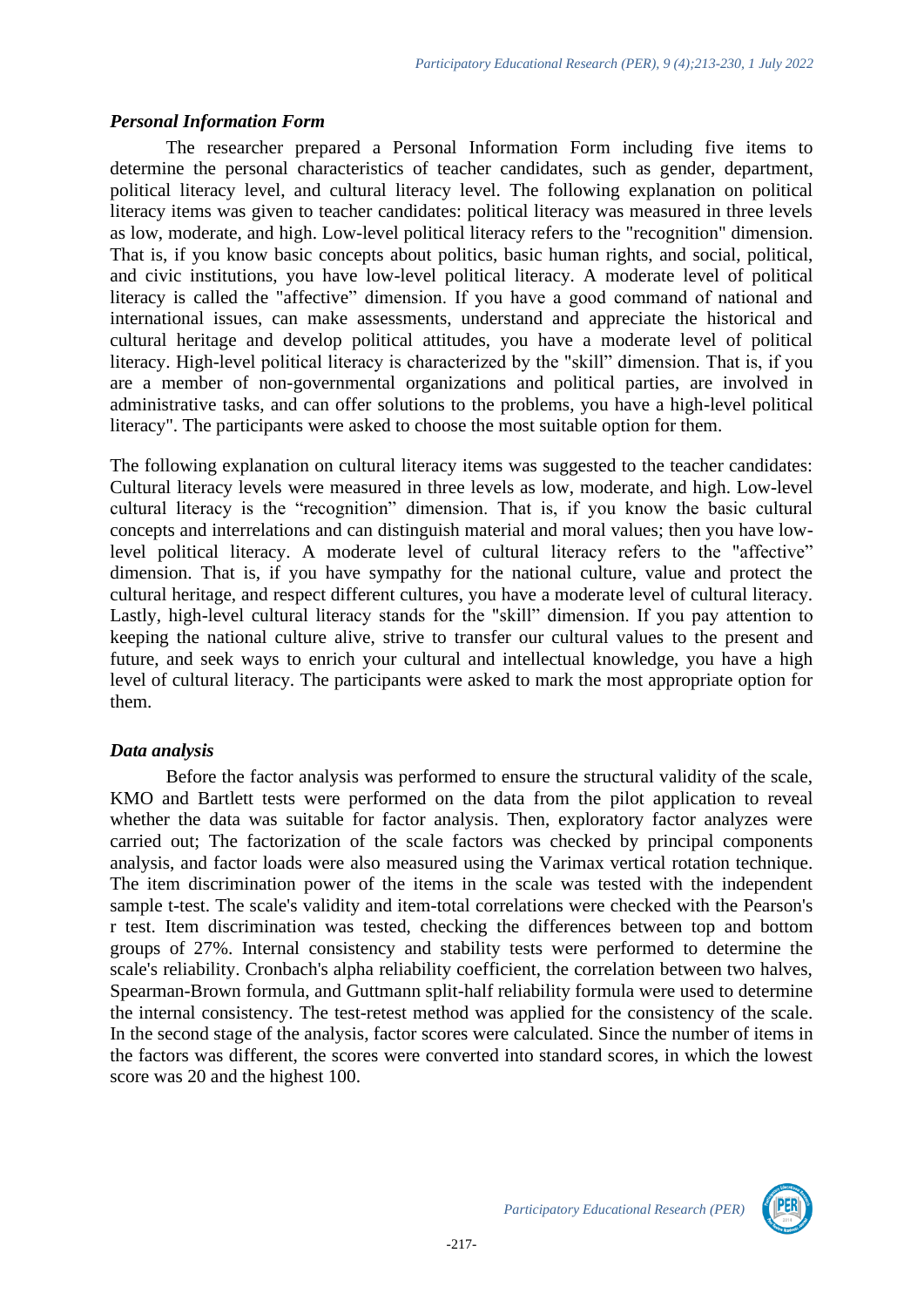# **Findings**

#### *Findings Regarding the Scale Validity*

The construct validity, item-total correlations, and discrimination values were calculated to ensure the scale validity, and the findings are presented below.

# *Construct Validity*

Tatlıdil (2002) points out the data suitability for factor analysis. In this sense, Kaiser-Meyer-Olkin (KMO) and Bartlett tests were performed to determine the possibility of making exploratory factor analysis. Accordingly, if the KMO measure is between 0.70 and 0.80, the data set is "moderate"; if it is between 0.80 and 0.90, it is "good," and if it is above 0.90, it is "perfect" for factor analysis. The values below 0.50 is "unacceptable" (Field, 2000; Russell, 2002). However, the Bartlett test values considered the unit matrix of the correlation, suggest that the null hypothesis was rejected at the 0.05 significance level (Büyüköztürk, 2002; Eroğlu, 2008). In this study, the KMO measure was 0.872, and Bartlett value was  $\chi$ 2= 5944,537; df=378 (p=0.000), signifying the data suitability for factor analysis. Besides, common factor variances were between .343 and .745, which indicated item suitability as well.

Additionally, exploratory factor analyzes were conducted; the factorization of the scale factors was checked by principal components analysis, and factor loads were measured using the Varimax vertical rotation technique. Factor analysis is used to determine whether items in a scale can be divided into fewer factors (Balcı, 2009; Carmines & Zeller, 1982). The principal component analysis is a frequently used factorization technique (Büyüköztürk, 2002; Carmines & Zeller, 1982). In principal components analysis, the items with a factor loading below 0.40 and without at least 0.100 difference between their loads in two factors should be removed from the instrument (Büyüköztürk, 2002). The factor distributions of the items by factor loads revealed six factors with an eigenvalue above 1. However, since most items were collected under three factors with larger eigenvalues, factor analysis was started with three factors. Accordingly, the varimax vertical rotation technique was used, and eight items were gradually removed from the scale because the item loadings were below 0.30 and spread over different factors. Expert opinion was sought again to ensure the content validity after removing eight items. Following the feedback, the final version of the scale comprised 20 items, and factor analysis was re-performed on these items.

The 20 items in the final version of the scale were grouped under three factors. The KMO value of the 20-item scale was 0.872, and Bartlett values were  $\gamma$ 2=4456,732 df=9190 p<0.001. Factor loads are the primary criterion for evaluating factor analysis results (Balcı, 2009; Eroğlu, 2008; Gorsuch, 1983). High factor loading indicates that a variable can be grouped under the given factor (Büyüköztürk, 2002). The unrotated factor loads of the 20 items were between 0.304 and 0.703, but the rotated loads were between .446 and .852. The explanation of at least 40% of the general variance is considered sufficient in social sciences (Büyüköztürk, 2002; Eroğlu, 2008; Kline, 1994; Scherer, Wiebe, Luther, & Adams, 1988). The scale items and factors explained 44.99% of the total variance. After checking the semantic integrity of the items, the factors were labeled as "Anxiety," "Contribution," and "Culture." The scree plot (Figure 1) shows the factor structure drawn according to the eigenvalues. A high acceleration decline was seen in the first three factors, implying significant contribution to the variance, but it decreased in other factors, referring equal contribution to the variance (Büyüköztürk, 2002; Eroğlu, 2008).



*Participatory Educational Research (PER)*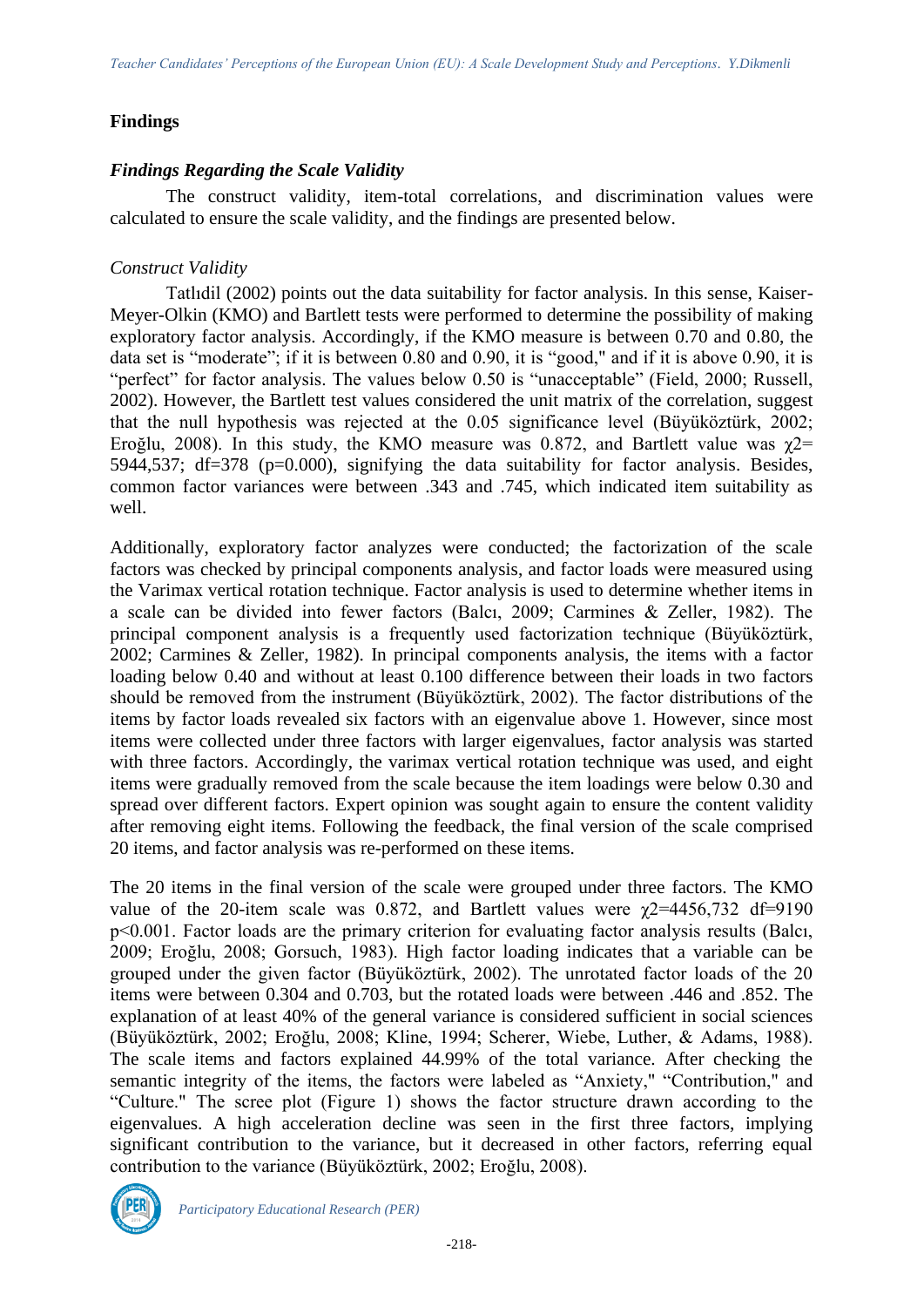

**Figure 1**. Scree plot graph (eigenvalues of the factors).

The findings regarding the item loadings, eigenvalues, and variance explanation amounts of the factors are presented in Table 2.

|              | Items                                                                                                                                                          | Com.<br>Var. | F1   | F <sub>2</sub> | F <sub>3</sub> |
|--------------|----------------------------------------------------------------------------------------------------------------------------------------------------------------|--------------|------|----------------|----------------|
|              | I1. I do not believe that the EU has a positive attitude towards Turkey's<br>membership.                                                                       | .498         | .692 |                |                |
|              | I2. I think EU countries manipulate the policies in Turkey by using its<br>membership procedures as an excuse.                                                 | .478         | .687 |                |                |
|              | I3. I think some of the EU countries have hostile attitudes towards Turkey.                                                                                    | .453         | .655 |                |                |
|              | I4. I think some EU countries (such as Greece and the Greek Cypriot<br>Administration) will impose hardship on Turkey.                                         | .418         | .643 |                |                |
|              | 15. I believe that the EU countries ignore Turkey's interests because they<br>do not extradite the offenders to Turkey.                                        | .413         | .640 |                |                |
|              | I6. I believe that some EU countries' attrition campaigns and negative<br>political discourses on Turkey have negatively influenced the membership<br>process. | .400         | .621 |                |                |
|              | I7. I do not believe that the EU keeps its promises to Turkey.                                                                                                 | .379         | .612 |                |                |
|              | I8. I believe that EU countries support terrorist activities in Turkey.                                                                                        | .389         | .598 |                |                |
|              | I9. I do not believe that EU countries pay special attention to sensitive<br>issues in Turkey, such as terrorist organizations or the so-called Armenian       | .346         | .577 |                |                |
|              | Genocide.<br>I10. I think there are mutual conflicts because the EU tries to manipulate<br>Turkey's foreign policy.                                            | .347         | .575 |                |                |
| Anxiety      | I11. Turkey's prolonged membership adventure proves the member<br>countries' insincere towards Turkey.                                                         | .322         | .566 |                |                |
|              | I12. I do not think the EU accepts Turkey as a European country.                                                                                               | .304         | .516 |                |                |
|              | I13. I believe that my welfare will be greater if Turkey becomes a member<br>of the EU.                                                                        | .640         |      | .797           |                |
|              | I14. I believe that everything will be better if Turkey becomes a member<br>of the EU.                                                                         | .572         |      | .739           |                |
|              | I15. I think unemployment will decrease if Turkey becomes a member of<br>the EU.                                                                               | .537         |      | .730           |                |
|              | I16. I am sure that Turkey will be a stronger country if it becomes a<br>member of the EU.                                                                     | .430         |      | .640           |                |
| Contribution | I17. I think Turkey's membership will contribute significantly to the<br>security of the EU.                                                                   | .307         |      | .519           |                |
|              | 118. To me, the EU symbolizes development.                                                                                                                     | .320         |      | .446           |                |
|              | I19. I think EU membership will damage the family institution in Turkey.                                                                                       | .742         |      |                | ,851           |
| Cultu        | I20. I think EU membership will negatively affect Turkish cultural norms<br>and values.                                                                        | .703         |      |                | ,823           |

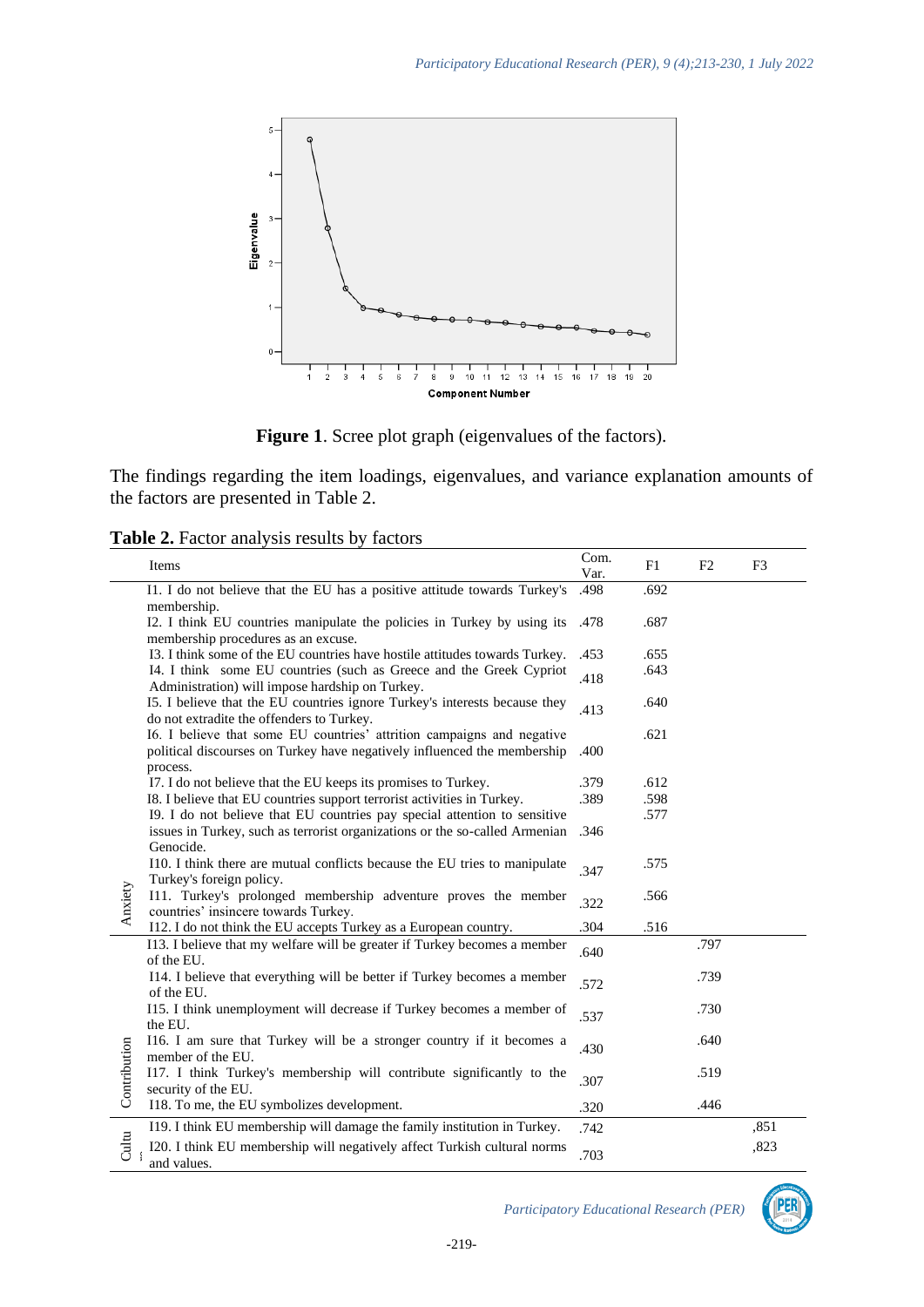| Eigenvalues               | 4.644 2.632 |                     | 1.722 |
|---------------------------|-------------|---------------------|-------|
| <b>Explained variance</b> |             | 23.222 13.161 8.609 |       |

As seen in Table 2, the anxiety factor had 12 items with the factor loading between 0.516 and 0.692. The factor's eigenvalue was 4.644 and explained 23.22% of the variance. The contribution factor included six items with the factor loading between 0.446 and 0.797. The eigenvalue was 2.632 and explained 13.16% of the variance. The culture factor had two items with the factor loading between 0.823 and 0.851. The factor's eigenvalue was 1.722 and explained 8.60% of the variance.

#### *Item-Factor Correlations*

The items were tested by calculating the correlations between item and factor scores. Table 3 shows the item-factor correlations below.

| F1             |             | F2           |                        | F <sub>3</sub> |      |
|----------------|-------------|--------------|------------------------|----------------|------|
| Anxiety        |             | Contribution |                        | Culture        |      |
| I              | $\mathbf r$ | I            | $\mathbf r$            | Ι              | r    |
|                | .684        | 13           | .764                   | 19             | .889 |
| $\overline{2}$ | .670        | 14           | .720                   | 20             | .885 |
| 3              | .661        | 15           | .701                   |                |      |
| $\overline{4}$ | .631        | 16           | .658                   |                |      |
| 5              | .637        | 17           | .515                   |                |      |
| 6              | .614        | 18           | .574                   |                |      |
| 7              | .620        |              |                        |                |      |
| 8              | .623        |              |                        |                |      |
| 9              | .586        |              |                        |                |      |
| 10             | .583        |              |                        |                |      |
| 11             | .572        |              |                        |                |      |
| 12             | .522        |              | $n=892$ ; **= $p<.001$ |                |      |

**Table 3**. Item-factor correlations

As seen in Table 3, the item-test correlations varied from 0.522 to 0.684 for the first factor, from 0.515 to 0.764 for the second factor; and from .885 to .889 for the third factor. Each item had a significant and positive correlation with the overall factor  $(p<0.000)$ .

#### *Item Discrimination*

The discrimination power of the items was evaluated according to the rank order of the scores, from largest to smallest. The item analysis was conducted using the differences between top and bottom groups of 27% (241 participants), and the independent group t values were calculated. Table 4 presents the t values and discrimination power of the items.

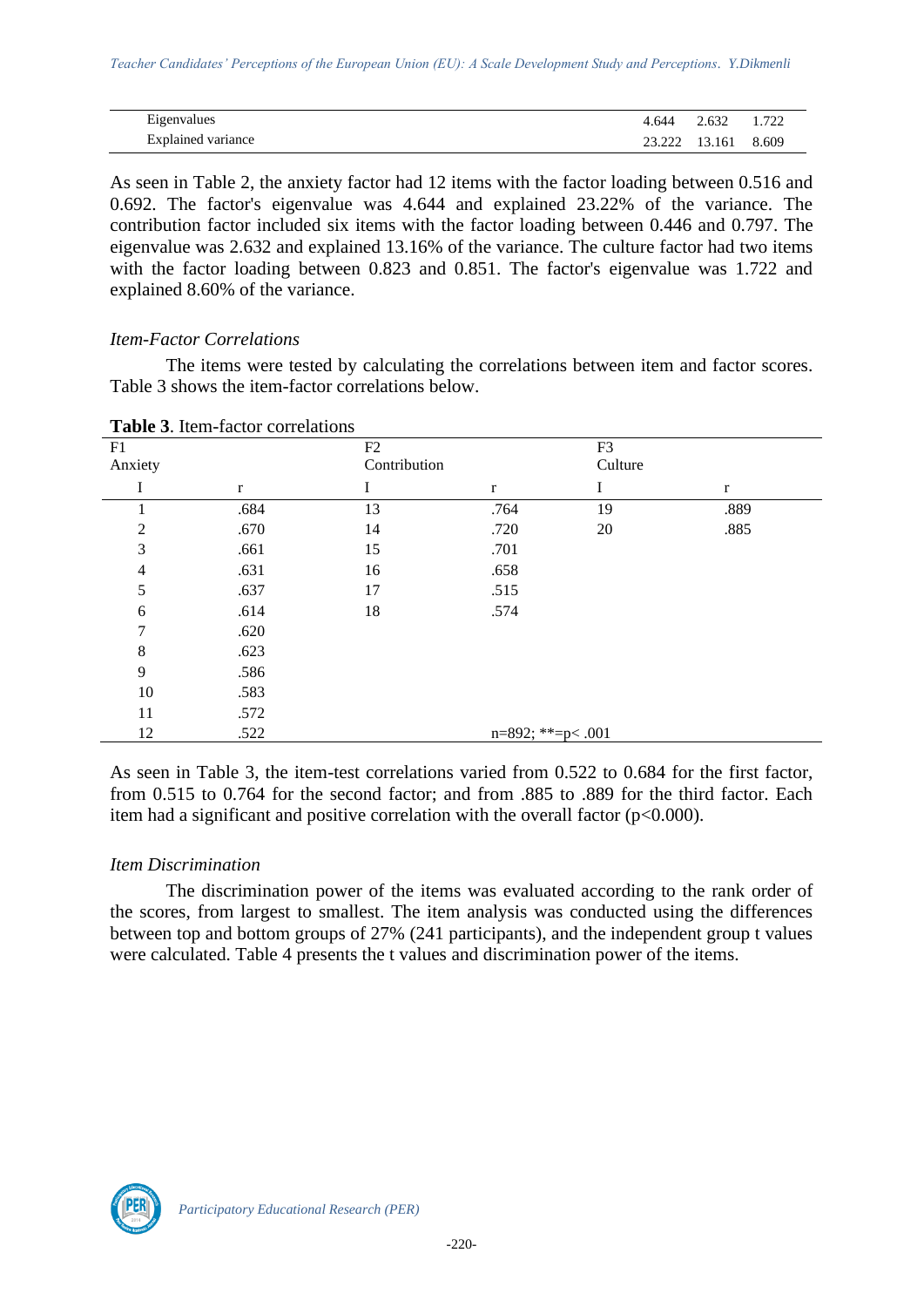| F1      |        | F2           |        | F <sub>3</sub>   |        |  |
|---------|--------|--------------|--------|------------------|--------|--|
| Anxiety |        | Contribution |        | Culture          |        |  |
|         | t      |              | t      |                  | t      |  |
|         | 18.670 | 13           | 8.851  | 19               | 5.865  |  |
| 2       | 18.160 | 14           | 4.326  | 20               | 7.305  |  |
| 3       | 18.656 | 15           | 6.503  |                  |        |  |
| 4       | 16.822 | 16           | 5.683  |                  |        |  |
| 5       | 17.730 | 17           | 10.429 |                  |        |  |
| 6       | 16.819 | 18           | 3.824  |                  |        |  |
| 7       | 16.841 |              |        |                  |        |  |
| 8       | 16.717 |              |        | F1               | 37.146 |  |
| 9       | 15.487 |              |        | F2               | 10.331 |  |
| 10      | 15.178 |              |        | F <sub>3</sub>   | 7.410  |  |
| 11      | 15.078 |              |        | FT               | 48.582 |  |
| 12      | 11.693 |              |        | *df: 480; p<.001 |        |  |
|         |        |              |        |                  |        |  |

| <b>Table 4.</b> Discrimination power of the items |  |  |
|---------------------------------------------------|--|--|
|---------------------------------------------------|--|--|

As seen in Table 4, the independent sample t values ranged from 4.326 to 18.670. The t value of the total scores was 48.582 and varied between 7.410 and 37.146 for the factor scores. Statistical significance was set at  $p<0.001$ . In this sense, the overall scale and items had high discrimination power.

#### *Findings Regarding the Reliability of the Scale*

#### *Internal Consistency Level*

The scale consistency was examined using Cronbach's Alpha, two congruent halves, the Spearman-Brown formula, and the Guttmann split-half reliability formula. Reliability analysis results are summarized in Table 5 below.

| Factor              | <b>Number</b><br>of items | Two<br>congruent<br>halves<br>correlation | Spearman-<br><b>Brown</b> | <b>Guttmann</b><br><b>Split-Half</b> | Cronbach's<br>Alpha |
|---------------------|---------------------------|-------------------------------------------|---------------------------|--------------------------------------|---------------------|
| <b>Anxiety</b>      |                           | .714                                      | .833                      | .833                                 | .850                |
| <b>Contribution</b> | h                         | .560                                      | .718                      | .713                                 | .731                |
| <b>Culture</b>      |                           | .573                                      | .728                      | .728                                 | .728                |
| <b>Total</b>        | 20                        | .537                                      | .683                      | .672                                 | .746                |

|  | Table 5. Consistency analysis results |  |  |
|--|---------------------------------------|--|--|
|--|---------------------------------------|--|--|

As seen in Table 5, for the scale, the two congruent halves correlation was .537; Spearman-Brown reliability coefficient was .683; Guttmann Split-Half value was .672; and Cronbach's Alpha reliability coefficient was.746. for the factors, the two congruent halves correlation were between .573 and .714; Spearman-Brown values between .718 and .833; Guttmann Split-Half values between .713 and .833; and Cronbach's Alpha values between 0.728 and 0.850. The results proved the reliability of the scale.

#### *Scale Reliability*

The scale reliability was assessed using the test-retest method. The 20-item final version of the scale was re-administered to 35 students four weeks later. The differences in the scores obtained in both applications were evaluated for both each item and the overall scale. The findings are summarized in Table 6 below.

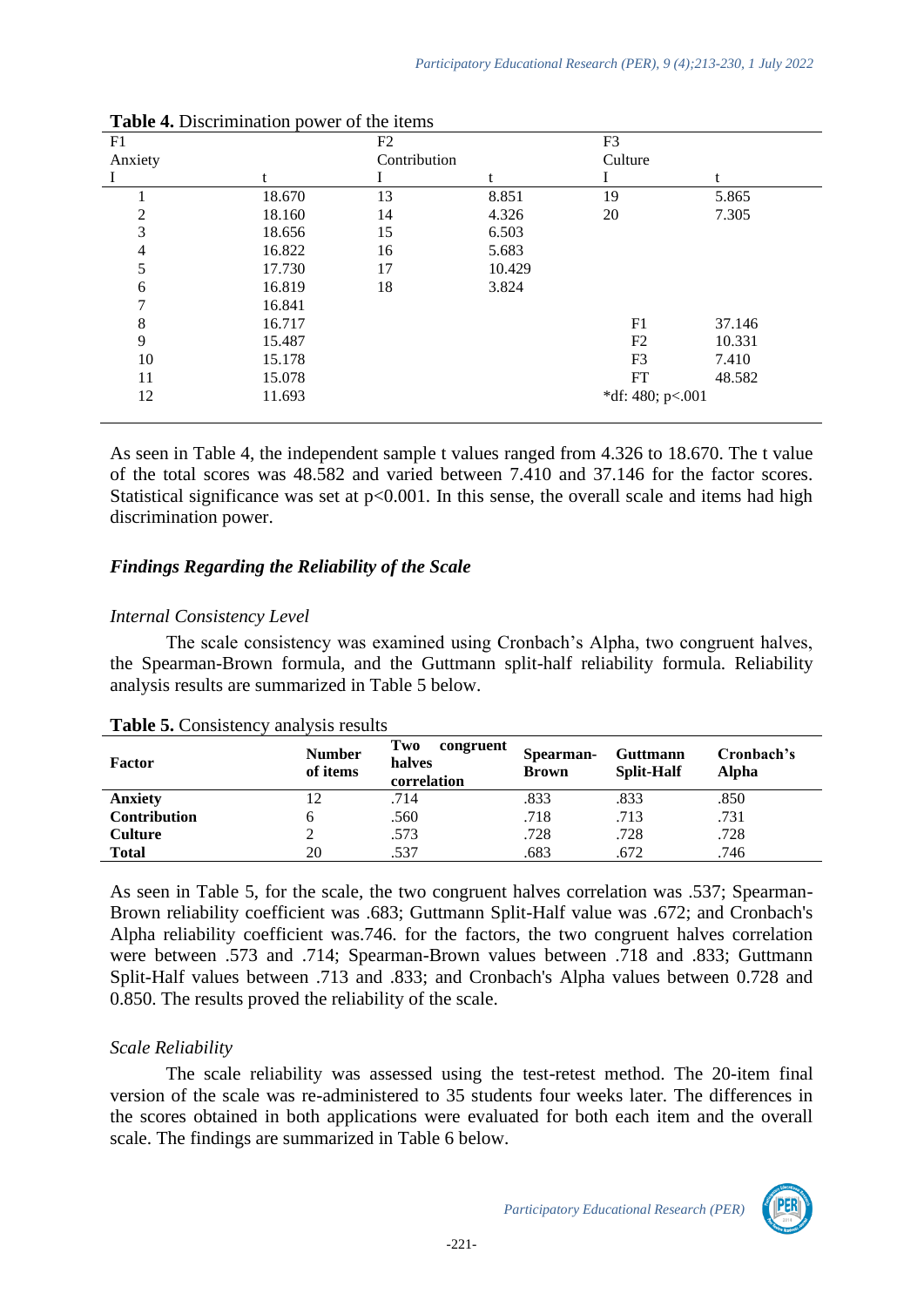| F1             |          | F2           |          | F3                                  |          |
|----------------|----------|--------------|----------|-------------------------------------|----------|
| <b>Anxiety</b> |          | Contribution |          | <b>Culture</b>                      |          |
|                | r        |              | r        |                                     | r        |
|                | $.627**$ | 13           | $.547**$ | 19                                  | $.321*$  |
| 2              | .582**   | 14           | .501**   | 20                                  | $.327*$  |
| 3              | .597**   | 15           | $.440**$ |                                     |          |
| 4              | $.611**$ | 16           | $.339*$  |                                     |          |
| 5              | $.617**$ | 17           | $.324*$  |                                     |          |
| 6              | $.508**$ | 18           | $.412**$ |                                     |          |
| 7              | $.701**$ |              |          |                                     |          |
| 8              | .498**   |              |          | F1                                  | $.727**$ |
| 9              | $.412**$ |              |          | F <sub>2</sub>                      | $.603**$ |
| 10             | $.375*$  |              |          | F3                                  | .598**   |
| 11             | $.312*$  |              |          | FT                                  | $.737**$ |
| 12             | $.308*$  |              |          | $n=892$ ; *= $p<0.05$ **= $p<0.001$ |          |

| <b>Table 6.</b> Test-retest results |
|-------------------------------------|
|-------------------------------------|

As seen in Table 6, the test-retest coefficients for each item varied between 0.321 and 0.701, which indicated a significant and positive relationship. The test-retest coefficients for factors ranged from .598 to .727, which was .737 for the overall scale. The results similarly indicated statistically significant and positive correlations and reliability.

# *Findings Regarding Teacher Candidates' Perceptions of the EU*

The participants' perceptions of the EU are presented in Table 7 below.

| <b>Factors</b> | n   | $\bar{\textbf{X}}$ | Sd   | Min. | Max. |
|----------------|-----|--------------------|------|------|------|
| Anxiety        |     | 78.8               | 11.5 | 40   | 100  |
| Contribution   | 892 | 63.9               | 13.8 | 20   | 100  |
| Culture        |     | 57.9               | 20.3 | 20   | 100  |

**Table 7.** Teacher candidates' perceptions of the European union

As shown in Table 7, teacher candidates' "anxiety" scores ranged between 40 and 100, and the mean score was  $(\overline{X})$ =78.8, which revealed that the participants had a high level of anxiety. The participants' perception scores on the "contribution" factor ranged between 20 and 100, and the mean score was  $(\overline{X})$ =63.9, which pointed out a moderate level of perception on the contributions of the EU. The "culture" factor scores varied between 20 and 100, and the mean score was  $(\overline{X})$ =57.9. Accordingly, it can be inferred that teacher candidates had some concerns about the harmful effects of the EU membership on Turkish culture. The findings regarding the participants' perceptions of the EU by gender are summarized in Table 8 below.

| <b>Factors</b> |        | $\mathbf n$ | $\bar{\mathbf{X}}$ | Sd  |          | df  | D    |  |
|----------------|--------|-------------|--------------------|-----|----------|-----|------|--|
| Anxiety        | Female | 662         | 46.9               | 6.6 | $-2.072$ |     | 0.03 |  |
|                | Male   | 230         | 48.1               | 7.6 |          |     |      |  |
|                | Female | 662         | 18.9               | 3.9 | $-2.499$ | 890 |      |  |
| Contribution   | Male   | 230         | 19.8               | 4.8 |          |     | 0.01 |  |
|                | Female | 662         | 5.8                | 1.9 |          |     |      |  |
| Culture        | Male   | 230         | 5.7                | 2.1 | 1.190    |     | 0.23 |  |

**Table 8.** The perceptions of the EU by gender

As seen in Table 8, we found significant differences in the perceptions of the EU by gender:

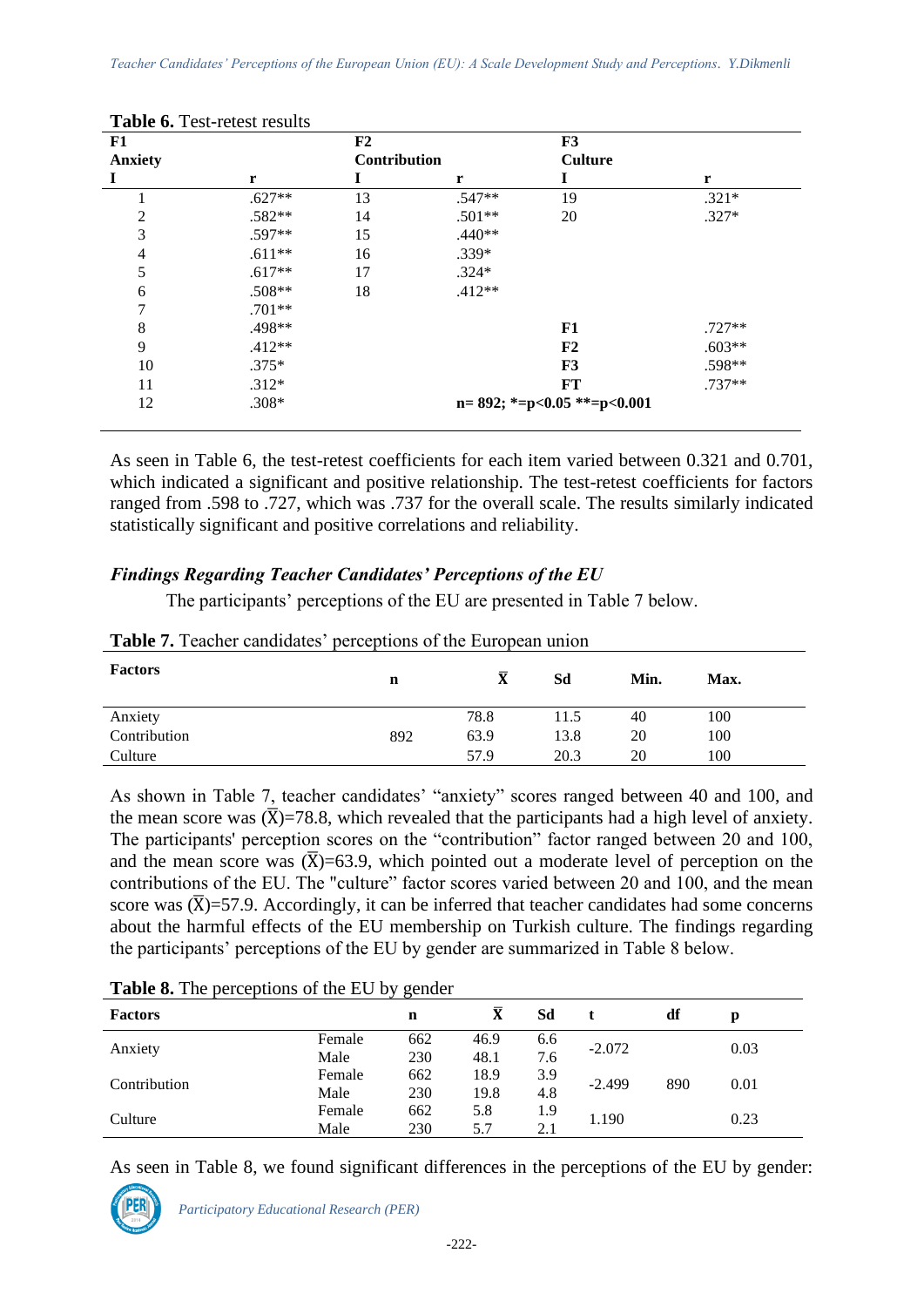"anxiety" (t  $(2-890) = -$ ,  $-2,072$ ;  $p > 0,05$ ) and "contribution" (t  $(2-890) = -2,499$ ;  $p > 0,05$ ). However, it was not meaningful for the "culture" factor. The significance in both factors was in favor of male participants who showed a higher level of anxiety and expectation of contribution than female participants. Table 9 summarizes the findings regarding the participants' perceptions of the EU by the department.

|                                 |     | <b>Anxiety</b> |      | <b>Contribution</b> |      | <b>Culture</b> |      |
|---------------------------------|-----|----------------|------|---------------------|------|----------------|------|
| <b>Departments</b>              | n   | X              | Sd   |                     | Sd   |                | Sd   |
| Primary School Education        | 202 | 79.5           | 11.5 | 63.2                | 13.9 | 59.9           | 19.2 |
| <b>Social Studies Education</b> | 195 | 77.7           | 11.1 | 65.7                | 12.8 | 56.8           | 20.3 |
| Turkish Education               | 153 | 80.9           | 11.2 | 63.7                | 15.2 | 57.5           | 21.1 |
| Preschool Education             | 187 | 78.3           | 12.2 | 64.9                | 13.8 | 55.9           | 21.8 |
| <b>Mathematics Education</b>    | 155 | 77.5           | 11.2 | 61.7                | 13.3 | 59.5           | 18.8 |

**Table 9.** The Perceptions of the EU by departments

Table 9 shows the differences in the scale and factor scores by departments. The variance analysis and LSD post hoc test results are summarized in Table 10 below.

|              |                                  | <b>Sum</b><br><b>Squares</b>         | of | df                           | <b>Mean</b><br><b>Square</b> | F     | P    | <b>LSD</b>                                                                                                             |
|--------------|----------------------------------|--------------------------------------|----|------------------------------|------------------------------|-------|------|------------------------------------------------------------------------------------------------------------------------|
| Anxiety      | Betw. Gr.<br>Witing Gr.<br>Total | 1351.773<br>116141.899<br>117493.672 |    | $\overline{4}$<br>887<br>891 | 337.943<br>130.938           | 2.581 | .036 | Turkish and<br><b>Between</b><br>social studies education;<br>and between preschool<br>mathematics<br>and<br>education |
| Contribution | Betw. Gr.<br>Witing Gr.<br>Total | 1703.600<br>168697.134<br>170400.735 |    | 4<br>887<br>891              | 425.900<br>190.188           | 2.239 | .043 | Between social studies<br>mathematics<br>and<br>education                                                              |
| Culture      | Betw. Gr.<br>Witing Gr.<br>Total | 2178.843<br>365025.641<br>367204.484 |    | 4<br>887<br>891              | 544.711<br>411.528           | 1.324 | .259 |                                                                                                                        |

**Table 10.** The Differences in the perceptions of the EU by department

The perception analysis by departments pointed out significant differences in "anxiety" [F (4-  $857)$  =2,581, p<0,05] and "contribution" [F  $(4-887)$  =2,239, p<0,05] factors, except for the "culture" factor. The results of the LSD test performed to determine the source of the differences showed it was in favor of the Turkish education department students for the "anxiety factor. "For the "contribution factor," the statistically significant difference between the Social Studies and Mathematics Education departments was in favor of the teacher candidates at the Department of Social Studies Education. Thus, it can be inferred that the teacher candidates at the Turkish education department had significantly more concerns about EU membership than those at the departments of Social Studies, Preschool, and Mathematics education. Also, the perceptions of the teacher candidates at the Department of Social Studies education towards the contribution of the EU membership were significantly higher than those studying at the mathematics education department. However, we found no significant difference in the culture factor by the department. Table 11 presents the findings regarding the participant perceptions of the EU by political literacy.

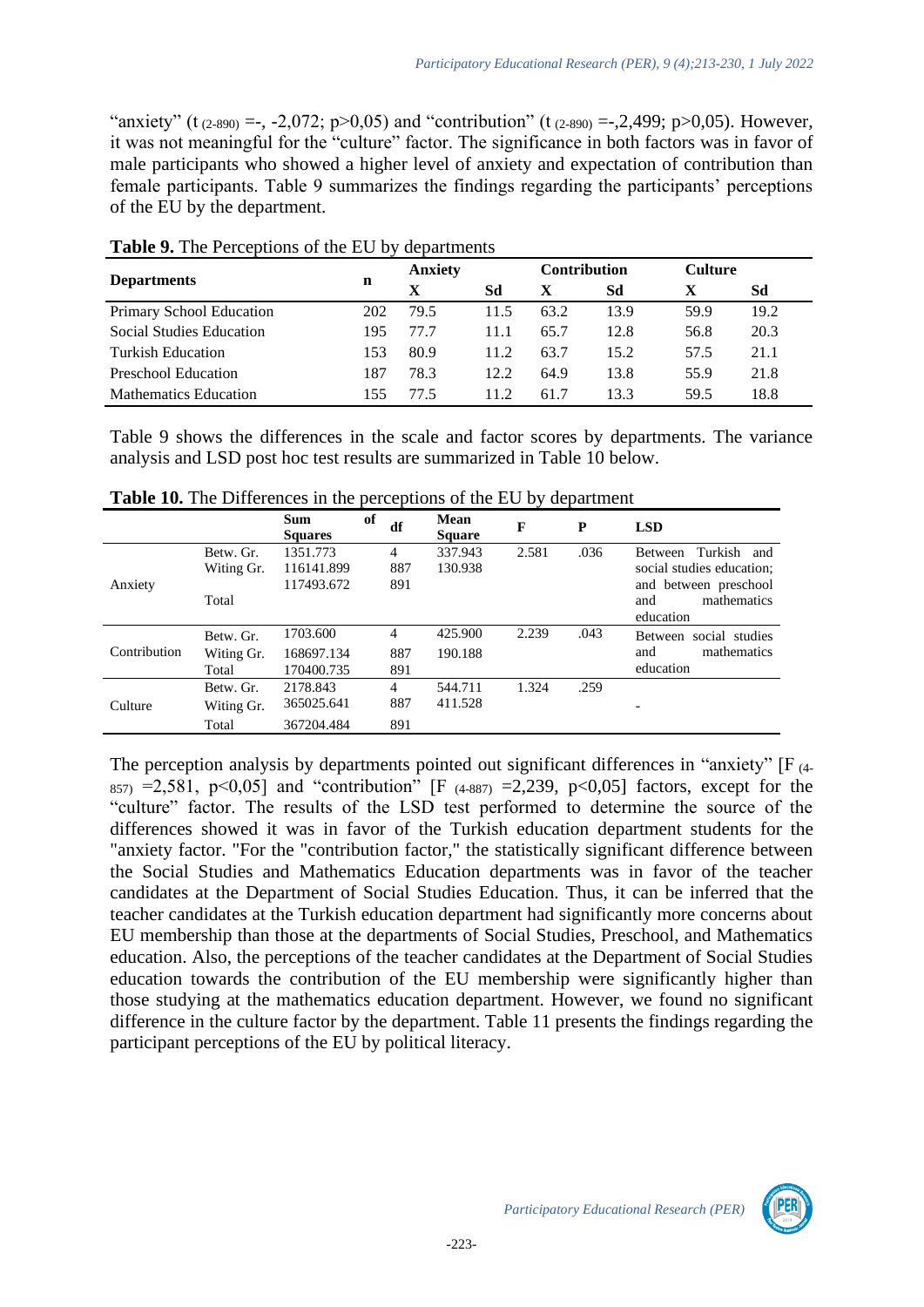| - - - - - - - - - - - - - - - |     |                |      |                     |      |      |                |  |  |
|-------------------------------|-----|----------------|------|---------------------|------|------|----------------|--|--|
|                               | N   | <b>Anxiety</b> |      | <b>Contribution</b> |      |      | <b>Culture</b> |  |  |
| <b>Departments</b>            |     |                | Sd   |                     | Sd   |      | Sd             |  |  |
| Low                           | 233 | 77.7           | 11.6 | 63.3                | 14.4 | 58.5 | 20.1           |  |  |
| Medium                        | 583 | 78.9           | 11.2 | 63.5                | 13.3 | 57.8 | 19.5           |  |  |
| High                          | 76  | 80.4           | 13.5 | 69.1                | 14.7 | 56.9 | 26.6           |  |  |

| Table 11. Teacher Candidates' Perceptions of the EU by Political Literacy |  |  |  |
|---------------------------------------------------------------------------|--|--|--|
|---------------------------------------------------------------------------|--|--|--|

As shown in Table 11, there were differences in the mean scores in all factors. Accordingly, as the political literacy levels increased, the participant's perceptions of the "anxiety" and "contribution" factors increased as well. However, we observed a decline in the "culture" factor scores. The LSD post hoc test results performed to determine whether the differences were statistically significant are summarized in Table 12 below.

|              |            | <b>Sum</b><br><b>Squares</b> | of | df  | <b>Mean</b><br><b>Square</b> | F     | P    | <b>LSD</b>             |
|--------------|------------|------------------------------|----|-----|------------------------------|-------|------|------------------------|
|              | Betw. Gr.  | 448.782                      |    | 2   | 224.391                      | 1.704 | .182 |                        |
| Anxiety      | Witing Gr. | 117044.890                   |    | 889 | 131.659                      |       |      |                        |
|              | Total      | 117493.672                   |    | 891 |                              |       |      |                        |
|              | Betw. Gr.  | 2185.580                     |    | 2   | 1092.790                     | 5.775 | .003 | Between high group and |
| Contribution | Witing Gr. | 168215.155                   |    | 889 | 189.218                      |       |      | medium and low group   |
|              | Total      | 170400.735                   |    | 891 |                              |       |      |                        |
|              | Betw. Gr.  | 163.227                      |    | 2   | 81.613                       | .198  | .821 |                        |
| Culture      | Witing Gr. | 367041.258                   |    | 889 | 412.870                      |       |      |                        |
|              | Total      | 367204.484                   |    | 891 |                              |       |      |                        |

As shown in Table 12, there was a significant difference only in the "contribution" factor  $[F_{(2-1)}]$  $889$  = 5,775, p < 0,05], but it was not meaningful in the factors of "anxiety" and "culture". The LSD test results revealed that the significance favored those with high political literacy levels. Therefore, it can be suggested that the perceptions of the teacher candidates with a high level of political literacy towards the contributions of the EU membership were significantly higher than those with a medium and low level of literacy skills. Table 13 summarizes the teacher candidates' perceptions according to their cultural literacy.

|                    |     | <b>Anxiety</b> |      | Contribution |      |      | Culture |  |
|--------------------|-----|----------------|------|--------------|------|------|---------|--|
| <b>Departments</b> | N   |                | Sd   |              | Sd   |      | Sd      |  |
| Low                | 113 | 78.2           | 12.1 | 63.2         | 13.8 | 61.1 | 20.3    |  |
| Medium             | 662 | 79.1           | 11.2 | 63.6         | 13.9 | 58.1 | 19.9    |  |
| High               | 117 | 81.2           | 12.1 | 66.2         | 13.3 | 54.3 | 21.8    |  |

**Table 13.** Teacher candidates' perceptions of the EU by cultural literacy

As understood from Table 13, there were differences in the mean scores in three factors. As the cultural literacy levels increased, their perceptions of "anxiety" and "contribution" factors also increased but decreased in the "culture" factor. The LSD post hoc test results are presented in Table 14.

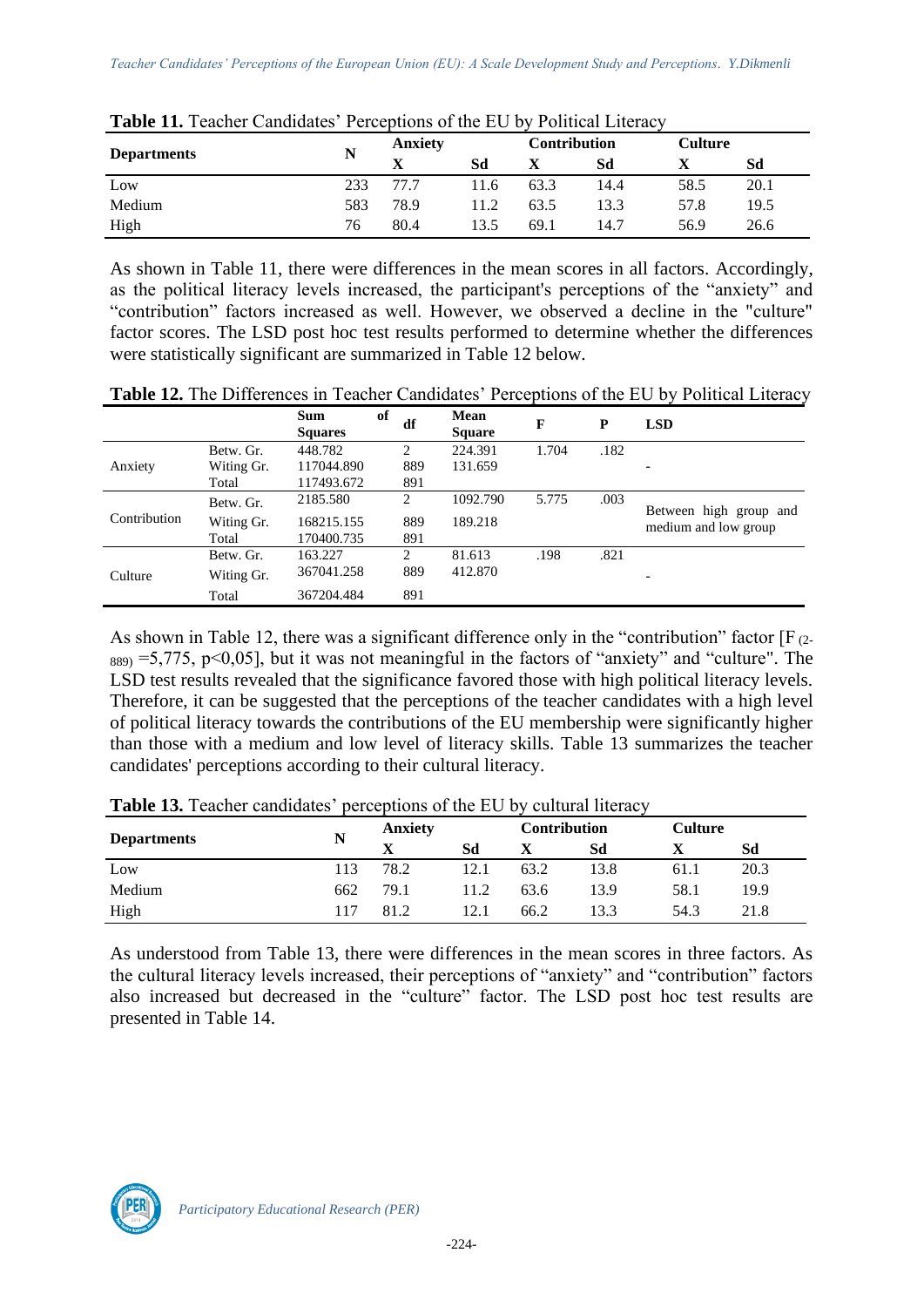|             |            | <b>Sum of Squares</b> | df  | Mean<br><b>Square</b> | F     | P    | <b>LSD</b>                          |
|-------------|------------|-----------------------|-----|-----------------------|-------|------|-------------------------------------|
|             | Betw. Gr.  | 874.955               | 2   | 437.478               | 3.335 | .036 |                                     |
| Anxiety     | Witing Gr. | 116618.717            | 889 | 131.180               |       |      |                                     |
|             | Total      | 117493.672            | 891 |                       |       |      |                                     |
| Contributio | Betw. Gr.  | 744.874               | 2   | 372.437               | 1.952 | .143 |                                     |
| n           | Witing Gr. | 169655.861            | 889 | 190.839               |       |      |                                     |
|             | Total      | 170400.735            | 891 |                       |       |      |                                     |
|             | Betw. Gr.  | 2682.416              | 2   | 1341.208              | 3.271 | .038 |                                     |
| Culture     | Witing Gr. | 364522.068            | 889 | 410.036               |       |      | Between high group<br>and low group |
|             | Total      | 367204.484            | 891 |                       |       |      |                                     |

| Table 14. The Difference in Teacher Candidates' Perceptions of the EU by Cultural Literacy |  |  |
|--------------------------------------------------------------------------------------------|--|--|
|--------------------------------------------------------------------------------------------|--|--|

Table 14 shows a significant difference only in the "culture" factor  $[F_{(2-889)} = 3,271, p < 0,05]$ . The results of the LSD test performed to determine the source of the significance indicated that it was between the teacher candidates with high cultural literacy and those with medium and low literacy, and it was in favor of those with high cultural literacy. The results implied that the perceptions of the teacher candidates with high cultural literacy towards the negative impacts of the EU on Turkish culture were significantly lower than those with medium and low-level literacy skills.

#### **Conclusion and Discussion**

In this study, we developed *The Scale for Perceptions of the EU* to explore teacher candidates' perceptions of the European Union. It was a five-point Likert-type scale consisting of 20 items grouped under three factors: "Anxiety" (12 items), "Contribution" (6 items), and "Culture" (2 items). Although there were only two items under the "culture" factor, the original value of the factor was 1.722, and the explained variance was 8.6. On the other hands there is a high correlation between items. Raubenheimer, (2004) has suggested varying numbers of item per factor ranging three to five for representing each factor. But Yong and Pearce (2013) emphasized that factor with 2 variables is only considered reliable when the variables are highly correlated with each another  $(r > .70)$ . The "culture" factor with two items was also necessary for content validity.

The tool's validity was examined with two methods of factor analysis and distinctiveness. Item-total correlations were calculated to check the consistency between items and factors. The results showed that the scale items and factors were effective in this sense. Besides, item discrimination was checked by the differences between top and bottom groups of 27% and was shown to be high; in other words, the items were distinctive. The Cronbach's Alpha reliability coefficient was calculated .746 for the overall scale; .850 for the "anxiety"; .731 for the "contribution" and .728 for the "culture" factor, which showed that the factors and the overall scale could make consistent measurements.

It was concluded that teacher candidates had much anxiety about the EU membership, and also their perceptions of "contribution" and "culture" factors were at a moderate level. It can be assumed that the participants thought that the EU membership would have moderate negative impacts on Turkish culture. The majority of the participants thought that the EU was not trustworthy and fair towards Turkey and would never accept Turkey as a member of the EU even if Turkey met all the conditions (Yazgan and Aktaş, 2012; Bozkurt, 2018), which might be the reason for high anxiety among the participants. Besides, the lack of information about the EU might have led to negative and anxious appraisals of the EU.

In the study, male teacher candidates had higher anxiety and contribution levels than female

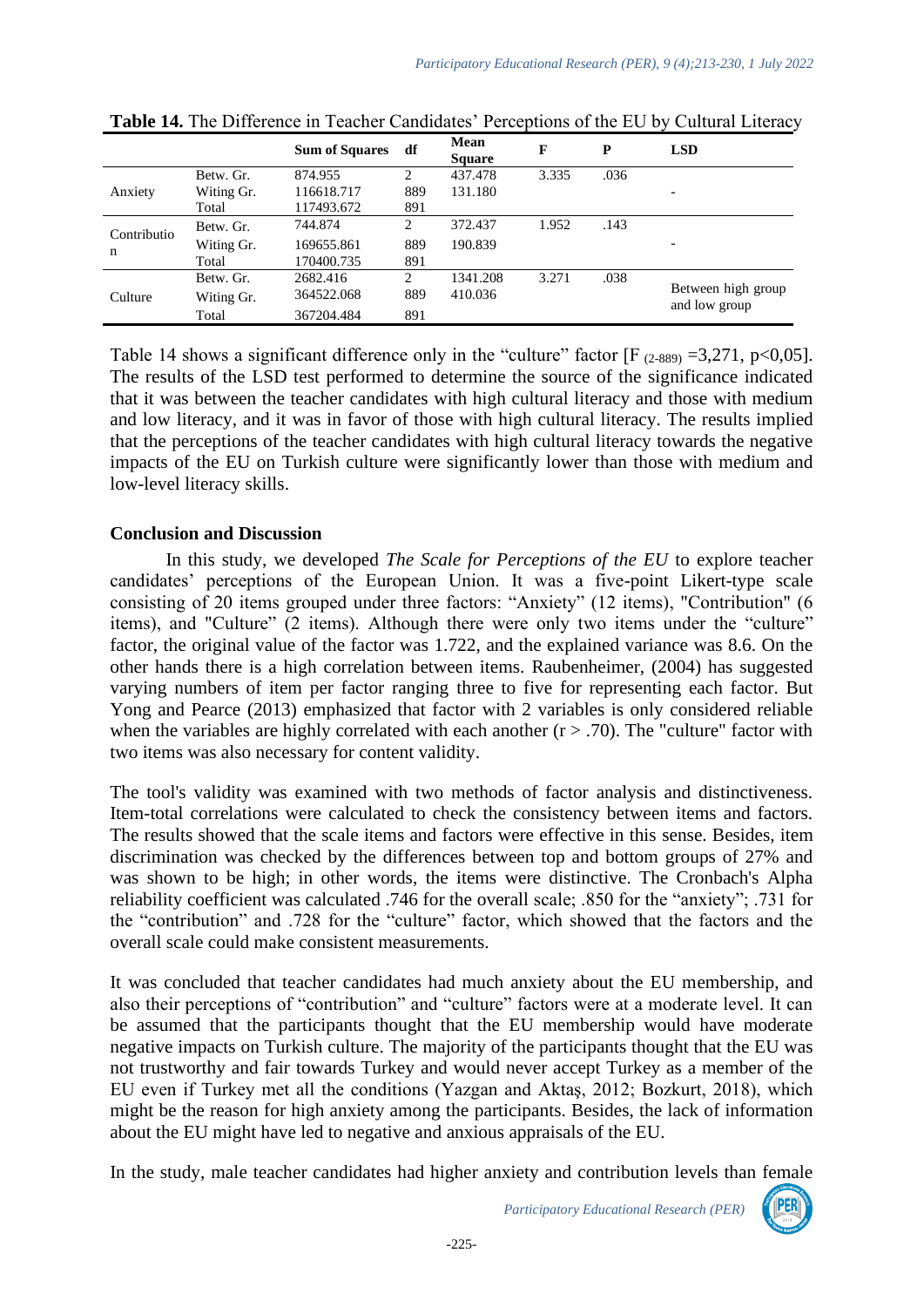candidates. Baldwin (1995) emphasized similar contributions and concerns in their study, suggesting that the Central and Eastern European countries wanted to join the EU mainly due to long-term stability and welfare opportunities. We found no significant difference in the "culture" factor by gender. The male teacher candidates had a high level of perception in both "anxiety" and "contribution" factors, which might indicate their dilemma. Those participants might have believed that Turkey's membership in the EU would bring economic benefits, but they still had concerns about the membership. However, in their study, Aksoy and Koç (2012) found no effect of gender on the perceptions of the EU. The differences in findings between studies might result from using a mute map of the European Union as a data collection tool in the current study.

We found significant differences in the "anxiety" factor between the teacher candidates studying at the Turkish education department and other departments, and it was in favor of the teacher candidates from the Turkish education department. Nevertheless, there was a significant difference in the "contribution" factor between was the participants from the social studies education department and mathematics education department, and it was in favor of the social studies education department students. In light of the findings, it can be indicated that the teacher candidates at the Turkish education department had significantly higher anxiety about the EU membership than those at the departments of social studies, preschool, and mathematics education. Additionally, the perceptions of the participants at the social studies department teaching towards the contribution/benefits of the EU were significantly higher than those at the mathematics education department. There was no significant difference in the "culture" factor between departments, which can be interpreted that the department variable did not affect the perceptions of cultural factors.

According to the teacher candidates' perceptions of the EU by their political literacy skills, there was a significant difference only in the "contribution" factor. The significant difference in this factor was in favor of the teacher candidates with high political literacy. Thus, it can be assumed that the participants' perceptions with a high level of political literacy towards the benefits of the EU membership were significantly higher than those with a medium and low level of literacy skills. Akdemir (2017) reached similar findings suggesting that 21% of the participants stated that the lack of democracy in Turkey was the biggest obstacle to Turkey's membership. 36.7% of the students from Kafkas University stated that Turkey's membership in the EU would improve human rights and democracy in Turkey (Efe, Kemahlı Garipoğlu, Kızıl and Bibar, 2021). The rate of the supporters was 53.4% in Erzincan Binali Yıldırım University (Efe and Kemahlı Garipoğlu, 2016). The studies conducted in European Union countries also showed that the EU was often criticized for democracy deficit (Desmet, van Spanje, and de Vreese, 2015). Mass media tools affect citizens' perceptions of democracy because the media and interpersonal communication are the primary political information sources in EU politics (Beck, Dalton, Greene, & Huckfeldt, 2002; Esser & Strömback, 2014). It can be said that the media and foreign discourses play a role in the negative perception of human rights and democracy in Turkey.

According to the relationships between participants' perceptions of the EU and their cultural literacy levels, there was a significant difference only in the "culture" factor. The perceptions of the teacher candidates with high cultural literacy towards the negative impacts of the EU on Turkish culture were significantly lower than those with medium and low-level literacy skills. As the cultural literacy levels of the teacher candidates increased, they had less anxiety, fear, and delusion and had a positive perception that the sense of belonging to Europe would shape the Turkish identity. EU membership might help resolve the paradox of Turkish

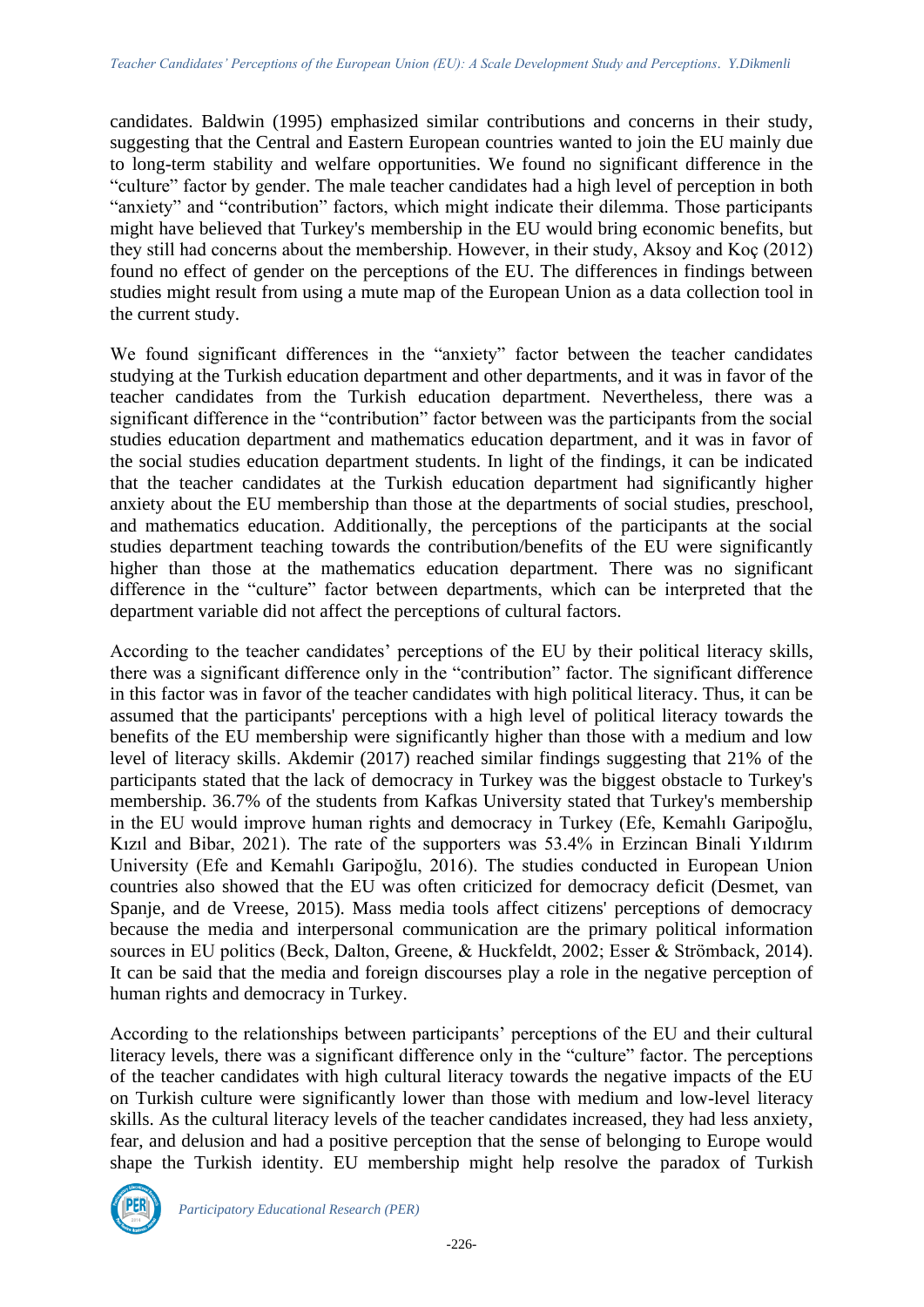identity that can be traced in geographical and historical factors (Nas, 2001). From a similar perspective, the economic and political dimensions played more critical roles in the formation of an EU perception in India than the social and cultural dimensions, and this power was attributed to the media and agencies (Jain & Pandey, 2010). The economic and religious similarity of the EU member states, and geographical proximity might be a reason for the concerns of teacher candidates with medium and low cultural literacy. In their study, Akdemir (2017) reached similar findings: 35% of the participants stated that religious differences would be the biggest problem in Turkey's membership process. Yazgan and Aktaş (2012) also observed that most participants expressed that if Turkey became a member of the EU, it might lead to cultural corruption in Turkish society and family. In this sense, it can be suggested that the concept of *universal culture* can be understood with only a high level of cultural literacy, and the European Union membership would not be perceived as a threat to culture thanks to cultural literacy skills that appreciate intercultural relations and interactions. Those worried about the EU's negative impacts on culture acknowledge the EU as an imperialist and Christian club that would have cultural conflicts with Turkey (Tonus, 2015; Dikmenli and Altay, 2021). In a study by Efe, Kemahlı Garipoğlu, Kızıl, and Bibar (2021) on the Kafkas University students' perceptions of the EU, 48.7% of the students did not see themselves as a part of European civilization, and the most hesitations about the cultural impact of the EU might have stemmed from the EU's negative attitudes towards Turkey and its prolonged but still incomplete membership. It is also true for the new generations in southeast Europe, where many young people have been still waiting for an EU membership (Jović, 2018). This situation might change the perceptions of the EU membership due to prolonged boredom and disappointment. For instance, three fundamental aspects- political, economic, and culturalhave shaped Bosnia-Herzegovinian's perceptions of the EU (Akdemir, 2018), which underlined the importance of cultural factors in the EU perceptions along with other factors.

# *Suggestions*

- *The Perception Scale of the European Union* can be used as a data collection instrument in future research. It is recommended to conduct validity and reliability studies to apply it to different samples and grade levels.
- It would be very meaningful and practical to improve living standards, human rights, and freedoms In Turkey because they are the immediate demands of Turkish people, rather than being a member of the EU.
- Since foreign policy goals cannot be achieved without the support of the public, it is recommended to inform the public accurately about the social, cultural, economic, and political benefits of the European Union membership and to get the support of the Turkish people.
- As the cultural and political literacy skills improve, the concerns about the EU decrease, so it is recommended to prepare cognitive, affective, and operational activities to improve the literacy skills of university students.

# **References**

Alkan, M. N. (2013). *University students' perception of the European Union in Turkey*. Ankara: Konrad-Adenauer-Stiftung.

Akdemir, E. (2017). Anadolu üniversitesi iktisat fakültesi uluslararası ilişkiler bölümü öğrencilerinin Avrupa birliği algısı [Anadolu university faculty of economics

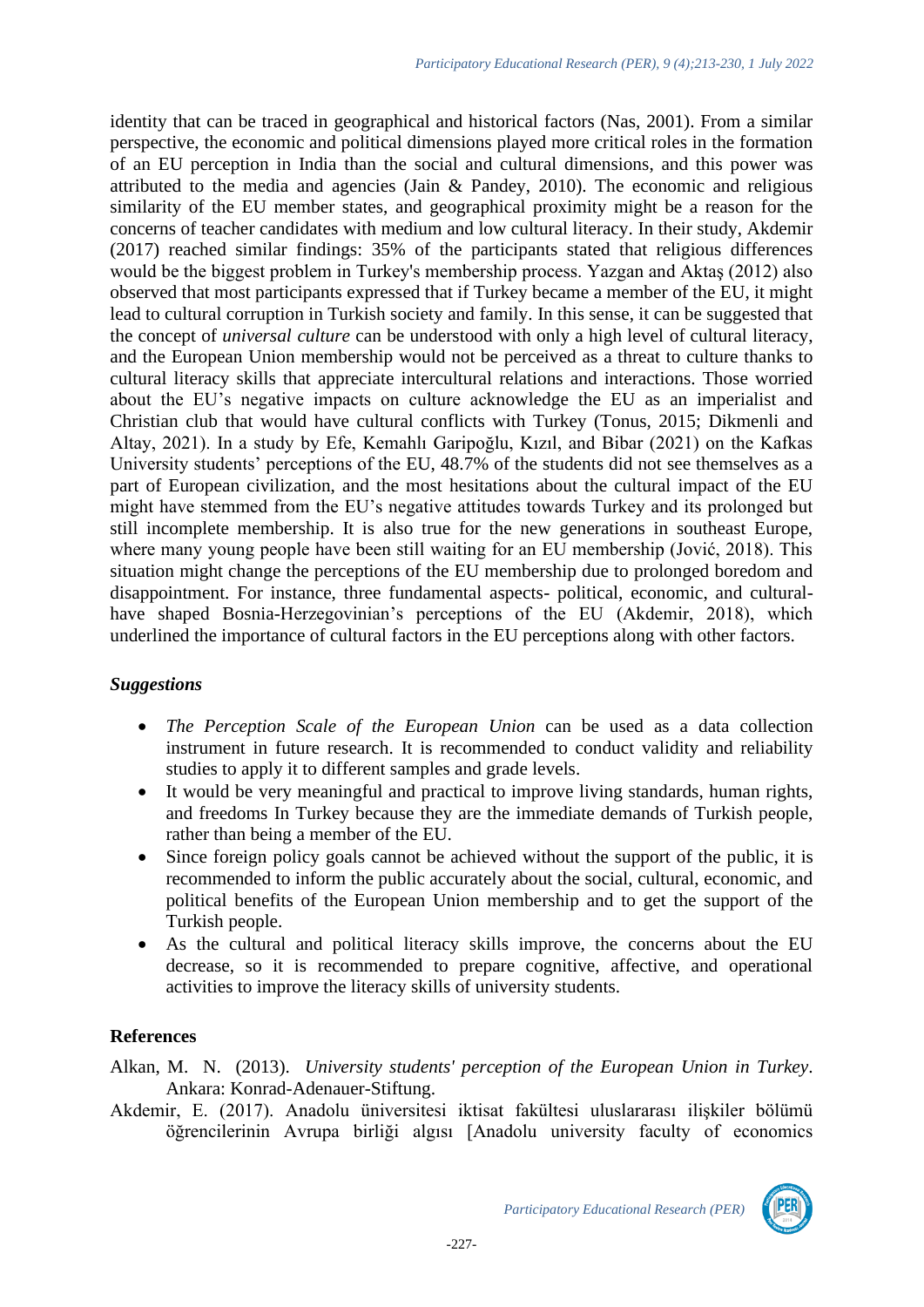international relations department students' perception of the European union]. *Journal of Open Education Applications and Research, 3(1)*, 9-38.

- Akdemir, E. (2018). European union perception of Bosnia and Herzegovina's people. *Journal of Balkan Research Institute, 7(1),* 1-30.
- Aksoy, B. & Koç, H. (2012). The Perception of the European union in the mind map of students having education in Turkey. *Journal of National Education, 42(196)*, 107- 123.
- Aktaş, M. & Öztekin, S. (2017, 23-30 Nisan). *European union's migration policies*. Third Sarajevo International Conference, Sarajevo: Bosnia and Herzegovina, Conference Proceedıngs Book, 203-217.
- Altunay, E. & Tonbul, Y. (2013). The Adaptation of the European union identity scale into Turkish. *Academic Sight International Refereed Online Journal, 36*, 1-20.
- Armaoğlu, F. (2010). *20. Yüzyıl siyasi tarihi [20th century political history]*. İstanbul: Alkım Yayınevi.
- Balcı, A. (2009). *Sosyal bilimlerde araştırma: yöntem, teknik ve ilkeler* [Research in social science: methods, techniques and principles]. Ankara: Pegem.
- Baldwin, R. E. (1995). The eastern enlargement of the European union*. European Economic Review, 39(3-4),* 474-481.
- Beck, P. A., Dalton, R. J., Greene, S. & Huckfeldt, R. (2002). The Social calculus of voting: interpersonal, media and organizational influences on presidential choices. *American Political Science Review, 96(1),* 57–73.
- Bozkurt, E. (2018). In the light of recent developments perception of European union in Turkey. *Journal of Economics and Administrative Sciences University of Ataturk, 32(2),* 267-288.
- Büyüköztürk, Ş. (2002). *Sosyal bilimler için veri analizi el kitabi [Data analysis handbook for social sciences]*. Ankara: Pegem.
- Cohen, L., Manion, L. & Morrison K. (2000). *Research methods in education* (5th Edition). London: Routledge Falmer.
- Carmines, E. G. & Zeller, R. A. (1982). *Reliability and validity assessment*. 5th printing. Beverly Hills: Sage Publications Inc.
- Desmet, P., Van Spanje, J. & de Vreese, C. (2015). Discussing the democratic deficit: effects of media and interpersonal communication on satisfaction with democracy in the European union. *International Journal of Communication, 9, 3177–3198*.
- Dikmenli, Y. & Altay, O. (2021). Analysis of teachers' views towards European union. *Journal of Education, Theory and Practical Research, 7(1)*, 87-97.
- Dominguez, K. M. (2006). The European central bank, the euro, and global financial markets. *Journal of Economic Perspectives, 20(4),* 67-88.
- Efe, H. & Kemahlı Garipoğlu, F. (2016). *Erzincan üniversitesi öğrencilerinin avrupa birliği algısı [European union perception of Erzincan university students]*. Ankara: Siyasal Kitabevi.
- Efe, H. Kemahlı Garipoğlu, F., Kızıl, M. & Bibar, D. (2021). Perception of Kafkas university students about the European union. *International Journal of Social Sciences Academy, (5),* 382-407. DOI: 10.47994/usbad.831173.
- Erhan, Ç. & Akdemir, E. (2016). An account of the first ten years of the Turkey-European union negotiations, (2005-2015). *Bilig, (78)*, 7-35.
- Erhan, Ç., Genç, Ö. & Dağcı Sakarya, Z. (2011) *Siyasî partilerin Avrupa birliği'ne bakışı [Views of political parties on the European union].* Ankara: Ankara Üniversitesi Yayınları.



*Participatory Educational Research (PER)*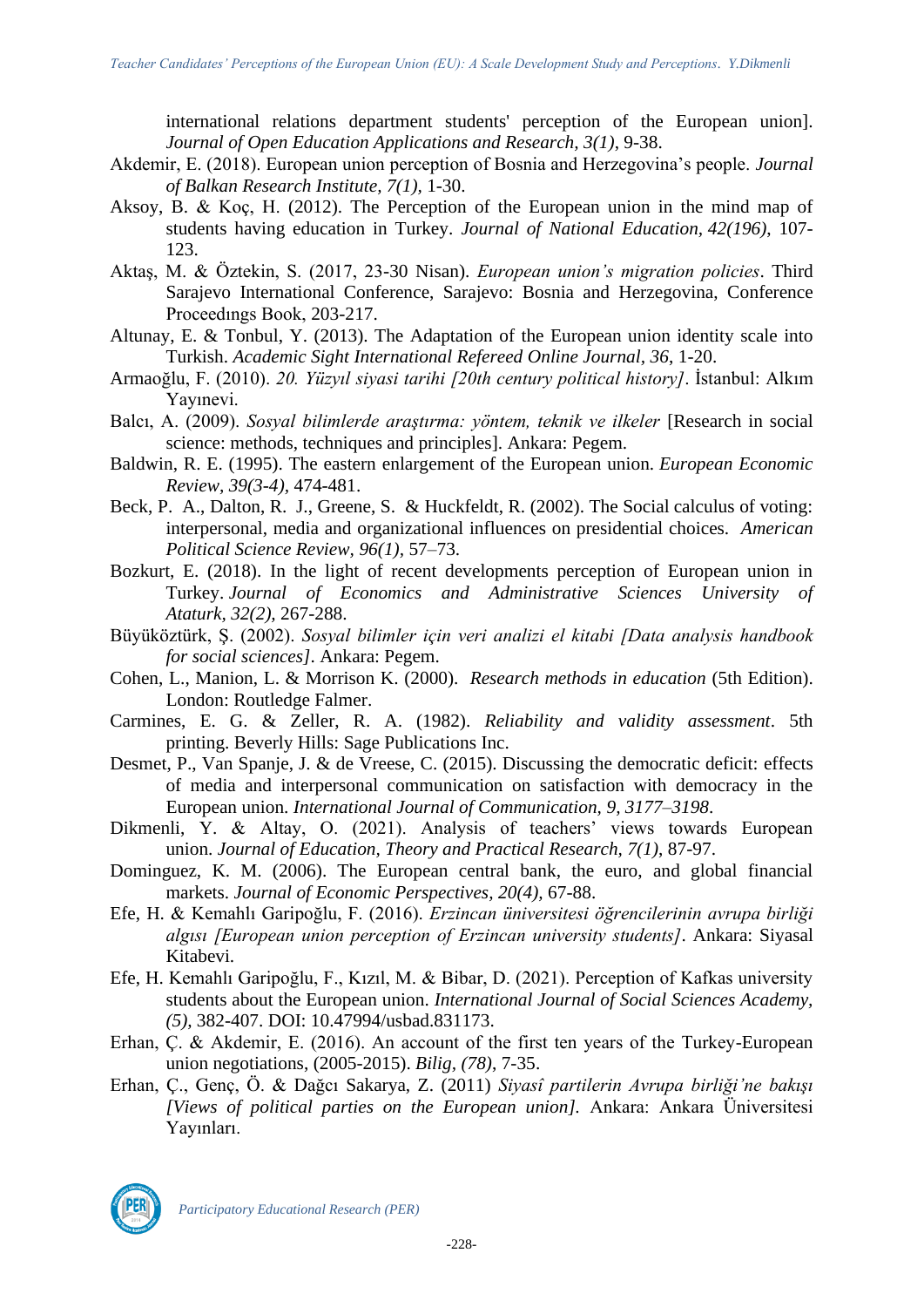- Eroğlu, A. (2008). *Faktör analizi [Factor analyses]*. In: Kalaycı, Ş. (ed), Spss uygulamalı çok değişkenli istatistik teknikleri [Statistics techniques with multi variable in spss applications], Ankara: Asil Publishers.
- Esser, F. & Strömback, J. (2014). *Mediatization of politics: understanding the transformation of western democracies*. London, UK: Palgrave Macmillan.
- European Commission (2011). *History of the European union 1945-59* (2022, January 30) Retrieved from (https://europa.eu/european-union/about-eu/history/1945-1959\_en).
- Field, A. (2000). *Discovering statistics using spss for windows*. London: Thousand Oaks-New Delhi: Sage Pub.
- Fontaine, P. (1992). *Europe in ten lessons*. Office for Official Publications of the European Conununities, Luxembourg.
- Frennhoff Larsén, M. & Khorana, S. (2020). Negotiating Brexit: A clash of approaches? *Comparative European Politics, 18(5),* 858-877.
- Gateva, E. (2015). *European union enlargement conditionality.* Basingstoke: Palgrave Macmillan. Springer.
- Gorsuch, R. L. (1983). Factor analysis. 2nd ed., Hillsdale, NJ: Lawrence Erlbaum Associates.
- Göral, E., Özdemir, L., Yurtkoru, E. S. & Dartan, M. (2014). *The perception of university students towards the European Union: an evaluation of surveys conducted in 2004 and 2014 at the Marmara University*. İstanbul: Marmara University European Union Institute Publications.
- Göral, E., Dartan, M. & Yurtkoru, E. S. (2021). A Survey on the perception of Turkey-EU relations among academics at Marmara university. *Marmara University European Community Institute Journal of European Studies, 29(1),* 87-115.
- Gravetter, F. & Forzano, L. (2012). Selecting research participants. *Res. Methods Behav. Sci,* 125-139.
- Jain, R. K., & Pandey, S. (2010). The European union in the eyes of India. *Asia Europe Journal, 8(2)*, 193-209. https://doi.org/10.1007/s10308-010-0258-7
- Jović, D. (2018). Accession to the European union and perception of external actors in the Western Balkans. *Croatian International Relations Review, 24(83),* 6-32. <https://doi.org/10.2478/cirr-2018-0012>
- Karakuzu, T., Aktoprak, S., Erk, Ç. & Limon, İ. (2015). A Comparative study on the European union perception among vocational school students: The Case of Trakya university Uzunköprü vocational school. *Electronic Journal of Vocational Colleges*, 5(5),155-163.
- Karakuzu, T. & Limon, İ. (2017). An Empirical study on changes in EU perception. *Academic Perspective Journali,* 61, 912-925.
- Kerameus, K. D. (1997). Symposium: civil procedure reform in comparative context political integration and procedural convergence in the European union. *The American Journal of Comparative Law, 45(4)*, 919–930.
- Laursen, F. (1991). EFTA countries as actors in European integration: the emergence of the European Economic Area (EEA). *International Review of Administrative Sciences, 57(4),* 543-555.
- Laursen, F. (2016). The founding treaties of the European union and their reform. *In Oxford Research Encyclopedia of Politics*. Retrieved from: https://oxfordre.com/politics/view/10.1093/acrefore/9780190228637.001.0001/acrefor e-9780190228637-e-151?result=3&rskey=40JXMJ (2022, January 16) <https://doi.org/10.1093/acrefore/9780190228637.013.151>
- Kline, P. (1994). *An easy guide to factor analysis*. London and New York: Routledge.
- Nas, Ç. (2001). Turkish identity and the perception of Europe. *Marmara University European Community Institute Journal of European Studies, 9(1),* 177-189.